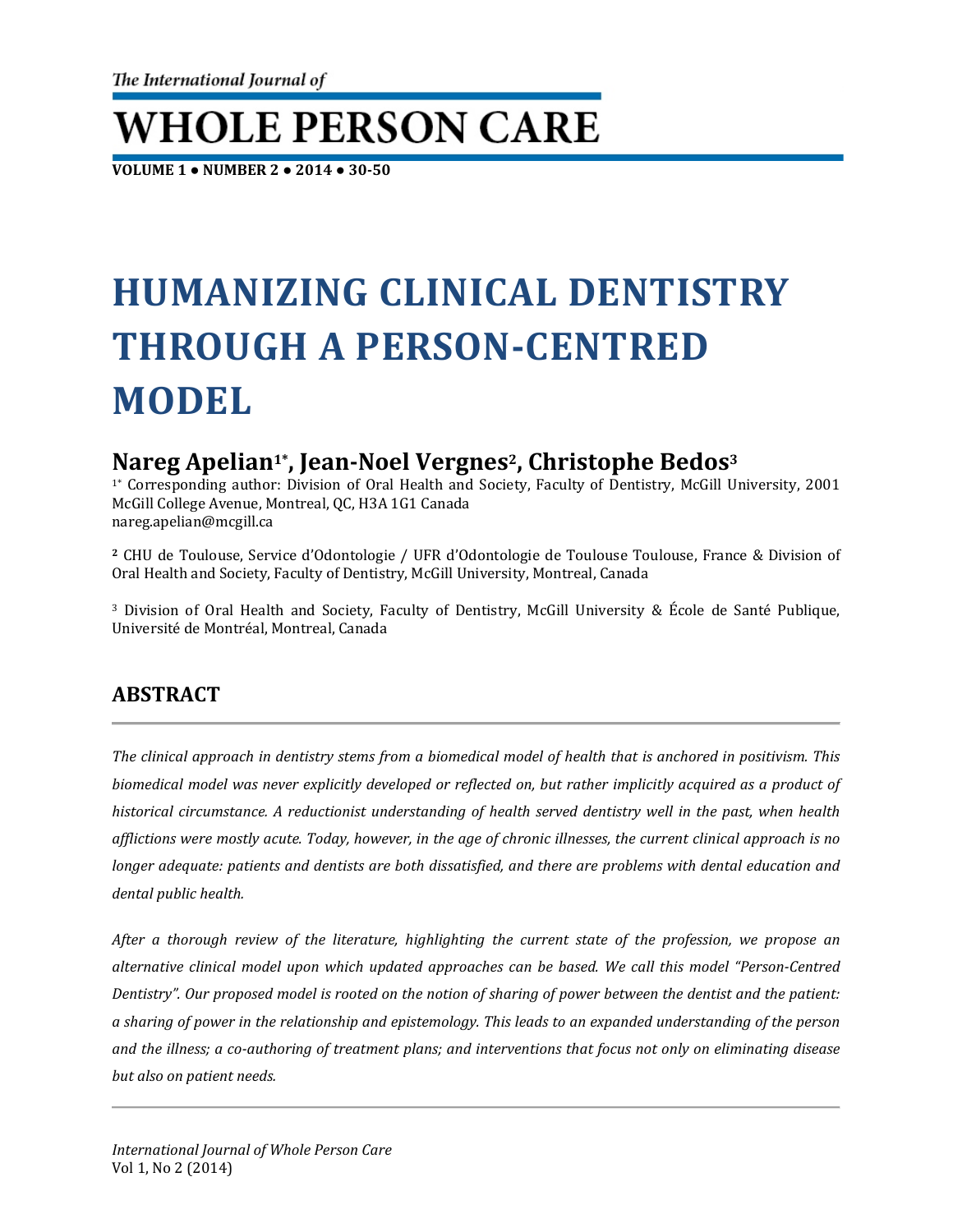**MeSH KEYWORDS:** Patient-Centered Care, Dentist-Patient Relations, Evidence- Based Dentistry, Dentistry, Decision making

## **INTRODUCTION**

*"Theories are integral to healthcare practice, promotion, and research. The choice of theory, although often unacknowledged, shapes the way practitioners and researchers collect and interpret evidence."1 – P. Alderson*

As illustrated by Alderson's quote, dentistry's clinical approach is based on a biomedical model that is unacknowledged and implicit. Indeed, "there is no model or description of clinical reasoning to explain the complicated cognitive and interactive process used by dentists."<sup>2</sup> Moreover, "practitioners are commonly unaware of their model since it represents the unquestioned norm, and they are consequently unaware of how this model influences the way they reason."<sup>3</sup>

The implicit biomedical model, whose roots go back to the 19<sup>th</sup> century, stems from an interpretation of health that is based on positivism, the leading paradigm of that period. The positivist paradigm claims, "an apprehendable reality is assumed to exist, driven by immutable natural laws, and mechanisms."<sup>4</sup> Its basic posture is that of reductionism and determinism. Dentistry most likely acquired this model through its educational and practice acculturation, trying to dissociate itself from a less than glorious past.<sup>5</sup> Consequently, dentists, the experts in their biomedical field, have adopted a paternalist<sup>6</sup> approach in treating their patients.

The paternalist approach served dentistry well in the past when dental care involved managing acute infections. Dentists were mostly extracting teeth and fabricating dentures.<sup>7</sup> However, with the epidemiologic transition of disease, $8$  dentistry has now entered an age where treatment increasingly consists in managing chronic afflictions.

In this article, we describe the historical context in which the biomedical model emerged, and we argue that its validity should be questioned. Indeed, patients are dissatisfied, dentists are dissatisfied, dental education is facing difficulties, and social inequity is on the rise. We also propose an alternative model – a person-centred model – that we think would be a step towards addressing those issues.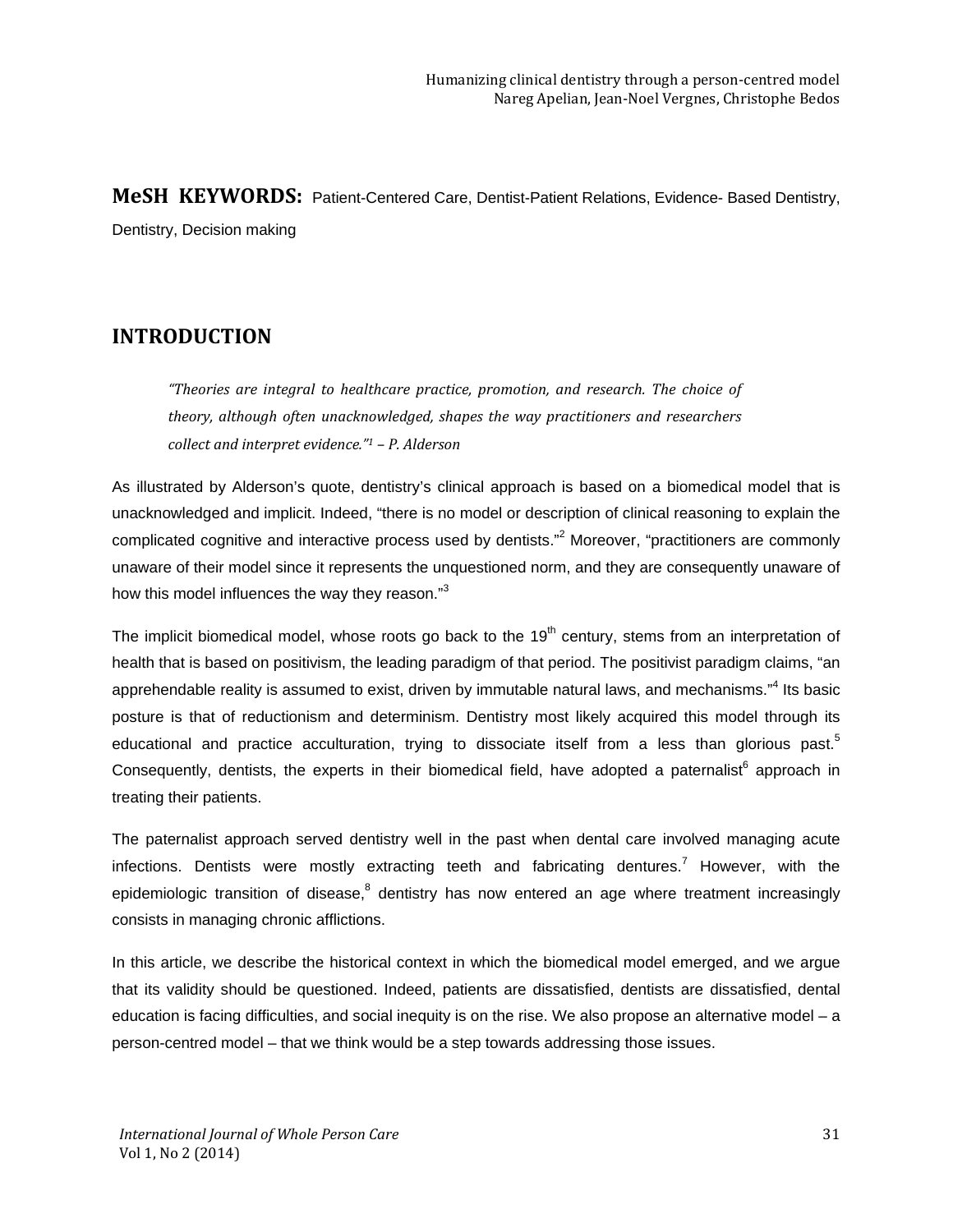#### **HISTORICAL PERSPECTIVE ON THE DENTAL CLINICAL APPROACH**

In most western countries, medicine and dentistry are different professions. They fall under different jurisdictions, independent academic institutions and professional organisations.<sup>9</sup> Dentistry though, has followed medicine in its quest of professionalization and scientificity. During the 19<sup>th</sup> century, "medicine's ability to draw upon the growing appeal of science defin[ed] its professional expertise and legitimat[ed] its claims to professional status."<sup>10</sup> After the turn of the  $20<sup>th</sup>$  century, just like medical doctors before them, dentists, once perceived as "unscrupulous liars,"<sup>11</sup> legitimated their claims to professional status and expertise by asserting that "like the medical profession, they too utilized the discoveries of medical science in their work."<sup>9</sup>

The reigning medical ideology at the time was positivism, a legacy of the philosophies of René Descartes and Auguste Comte. The dominant medical model relied on a reductionist view of the human body that explained away disease as the description of an organ or a cell that departs from the norm.<sup>12</sup> Dentistry relied on the same positivist principles to establish itself as a scientific profession. It also adopted a biomedical model that was associated with important discoveries, such as the identification of *Streptococcus mutans* as an aetiological factor of dental caries.<sup>13</sup> Eventually, "dentists raised matriculation and education standards, regulated professional behaviour, and engaged in a public education campaign to convince the public that dentists were educated middle-class men with expertise in the area of dental health;" thus, "dental education and practice were based largely on a biomedical model of health care, from its historical relationship with medicine and surgery and the emphasis on managing diseases."<sup>2</sup>

Throughout the  $20<sup>th</sup>$  century, new domains like psychology and social sciences enriched the medical landscape.<sup>14</sup> This allowed the emergence of new medical models that began to challenge the biomedical approach. Most prominent of them was Engel's biopsychosocial model, which suggested that "all three levels, biological, psychological, and social, must be taken into account in every health care task."<sup>15</sup> Its holism thus opposed to the reductionism of the traditional approach. And even though the biopsychosocial model was accused by some to be "mere eclecticism, passing for sophistication,"<sup>16</sup> it nevertheless paved the way to the development of other foundational approaches, such as Balint's "patient-centred medicine,"<sup>17,18</sup> or Doherty and Baird's "family systems approach to patient-care."<sup>19</sup> In contrast, poorly influenced by psychology and social sciences, dentistry did not follow medicine in its turn toward patient-centred care. Dentists thus remained surgeons whose technique and dexterity played a central role in their practice.

In the late 20<sup>th</sup> century, Evidence-Based Medicine (EBM) emerged, defined as "the integration of best research evidence with clinical expertise and patient values."<sup>20,21</sup> The argument was that "intuition, unsystematic clinical experience, and pathophysiological rationale are insufficient grounds for clinical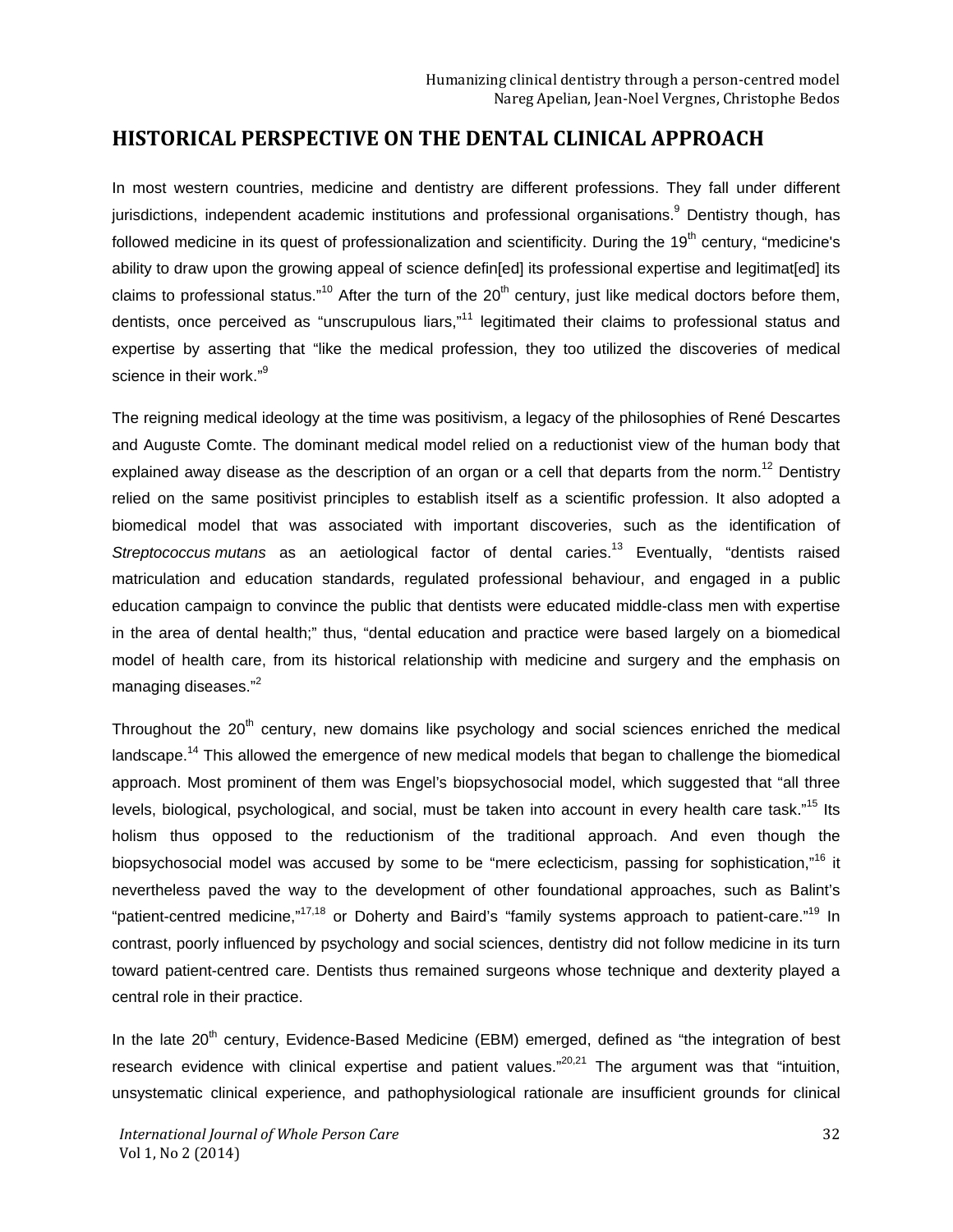decision making"  $21$ : "EBM refers to making medical decisions that are consistent with evidence, and to serve as a neutral arbiter among competing views."<sup>22</sup> Dentistry was quick to adopt this concept.<sup>23</sup> Today, a large proportion of dentists claim to have adopted an evidence-based approach in their clinics, $^{24}$  and "the majority of U.S. dental school graduates in the twenty-first century will have been exposed to the acquisition, assessment, and implementation of scientific evidence in the practice of dentistry."<sup>24</sup>

## **ISSUES WITH THE CURRENT CLINICAL APPROACH IN DENTISTRY**

At the dawn of the 21<sup>st</sup> century, the positivist and reductionist biomedical model is still at the heart of clinical dentistry. The profession is using Evidence Based Dentistry (EBD) as a "heuristic structure for optimizing clinical practice."<sup>22</sup> The adoption of EBD as a clinical approach offers several advantages. In particular, EBD forms practitioners able to maintain a critical autonomy in the face of a complex and ever growing scientific literature. Also, it encourages dentists to take into consideration the patients' preferences, which somewhat invites them to become patient-centred.

However, the current implementation of EBD is far from ideal. Dentists still rely on their clinical experience, using research to mostly confirm their interventions. Moreover, dentists receive no educational or research support when it comes to integrating patient preferences. Consequently, the patient perspective ends up greatly underrepresented. In the next section, we will describe four issues that, according to us, stems from this patient-dentist divide which is the product of a paternalist approach.

## **1. Patient dissatisfaction**

"Research points to the substantial gap that exists between patients' expectations and dentists' understanding of those expectations, and studies suggest that dentists believe they know what patients should want, rather than finding out what they do want".<sup>25</sup> In a recent survey on more than 3,500 Canadians, almost 40% of patients admitted that they thought dentists sometimes recommended unnecessary treatments.<sup>26</sup> Other reasons for dissatisfaction, according to surveys conducted in Greece, include issues regarding the information patients receive and the 'responsiveness' of the practitioner. $27$ Yet another study from the US, showed that patients are often excluded from treatment decisionmaking.<sup>28</sup> Moreover, bad experiences with previous dentists and perceptions based on media reports of dental malpractice could also contribute to patients' lack of trust.<sup>29</sup>

Non-compliance is one way some patients express their dissatisfaction: "the average dental practice has a 50% turnover in patients every 5 years. Half of the turn-over is attributed to lack of satisfaction on the patient's part."<sup>30</sup> "The most common reasons attributed for satisfaction with dentists are interpersonal characteristics of the dentist and staff."<sup>31</sup>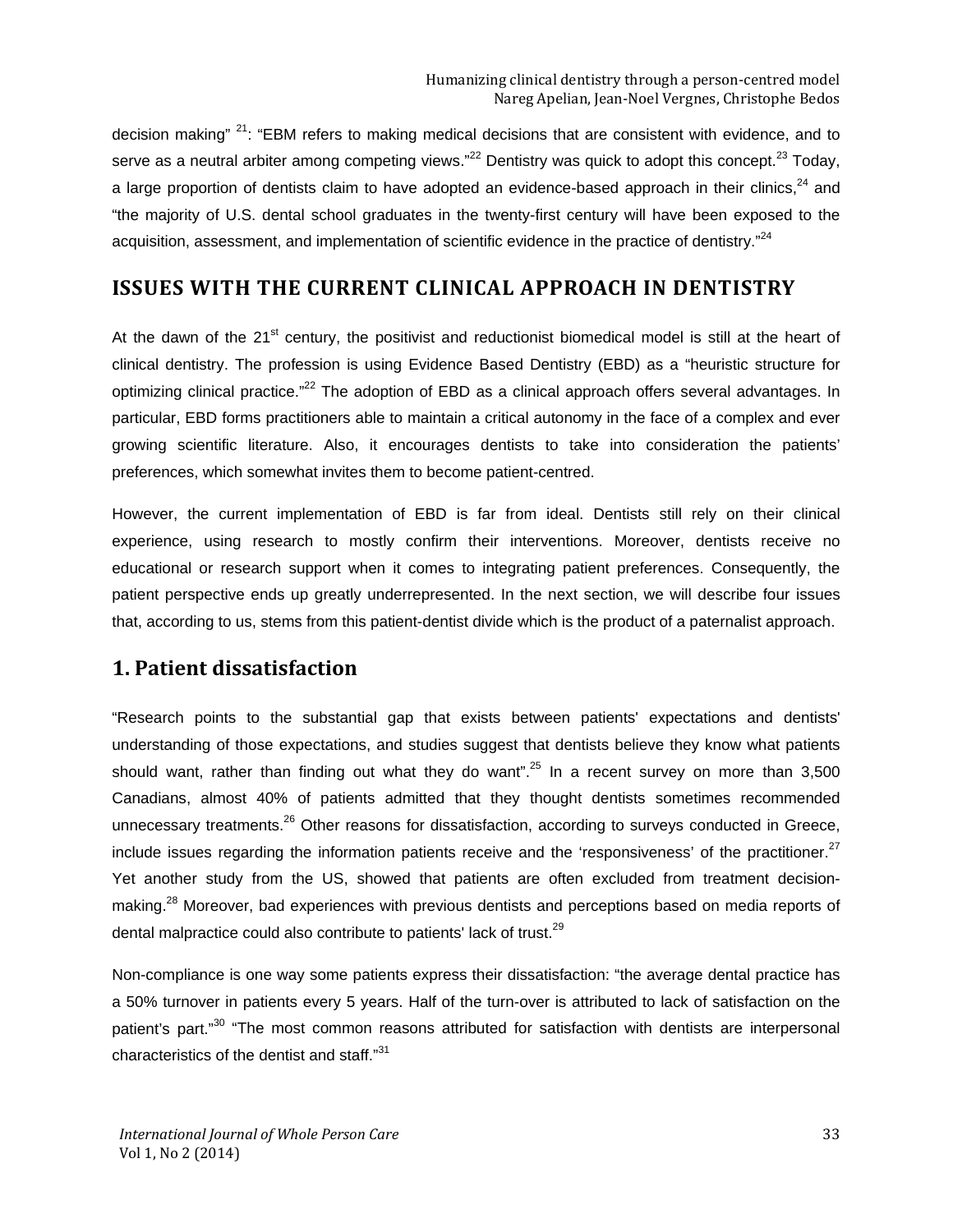Patient dissatisfaction could also explain the increase of malpractice litigations since the end of the 20<sup>th</sup> century.<sup>32</sup> This rising trend has not halted since the advent of the EBD concept.<sup>33</sup> In fact, it is still on the rise.<sup>34</sup> One paper reports "most of the lawsuits in oral surgery practice can be prevented either through preoperative measures or by dealing with the impact of the surgical error through good patient rapport and communication."<sup>35</sup>

Finally, dissatisfaction leads patients to lean towards unconventional dental practices which tend to be characterized by their lack of a biomedical model.<sup>36</sup> Patients who consult alternative dentistry, e.g. 'holistic dentistry', "may be satisfied, dissatisfied or disillusioned with conventional treatment and with dentists' and physicians' attitudes and interpersonal communication skills."<sup>37</sup> It is interesting to note that some of the reasons alternative dentists reject the biomedical model are "a genuine interest and belief in holistic health versus tooth-oriented practice, boredom with conventional dentistry, ego gratification and financial motivation."<sup>37</sup>

#### **2. Dentist dissatisfaction**

The most shocking manifestation of the dissatisfaction of some dentists is the high suicide rate, one of the highest, in comparison to other professions. $38-40$  A profound sense of overwhelm and exhaustion, particularly emotional exhaustion, and professional stress are also very common among dentists.<sup>41-43</sup> One explanation could be that patients learn to dislike their dentists as they come to associate them with fear. Consequently, dental work is often unwelcome and unappreciated. Hence, the dentist-patient relationship becomes strained when the dentist, poorly prepared by his education, is faced with patients affected by the complex consequences of pain, mastication, pronunciation, and aesthetics on their lives. Added to all this are time pressures and financial worries, which also appear to be important factors related to complete exhaustion.<sup>44</sup> The trend of shifting from healthcare to business management and from patient to customer<sup>45</sup> is not necessarily well accepted or well perceived by dentists. Also, somewhat echoing dissatisfied patients, perceived patient non-compliance has been shown to be the most frequent source of practitioner frustration.<sup>46</sup> Together with musculoskeletal disorders, all these sources of stress are the main factors influencing dentists to retire early.<sup>47</sup>

EBD does not quite address this issue of dissatisfaction, and for some practitioners, it clashes with the clinical reality they experience. The concept of the hierarchy of evidence gives the illusion that if we are able to eliminate all bias, truth can be discovered, although this is impossible according to the philosophies of Kant and Hume.<sup>48</sup> This issue is at the heart of the expressed scepticism by many practitioners: one of the most common barriers to implementation of EBD is the lack of trust in evidence or research.<sup>49</sup> Carlsen and colleagues found that general practitioners' trust in guidelines is outweighed by their concerns with widespread guideline implementation – primarily because of differences between real patients and those portrayed in the guidelines. According to some professionals, guidelines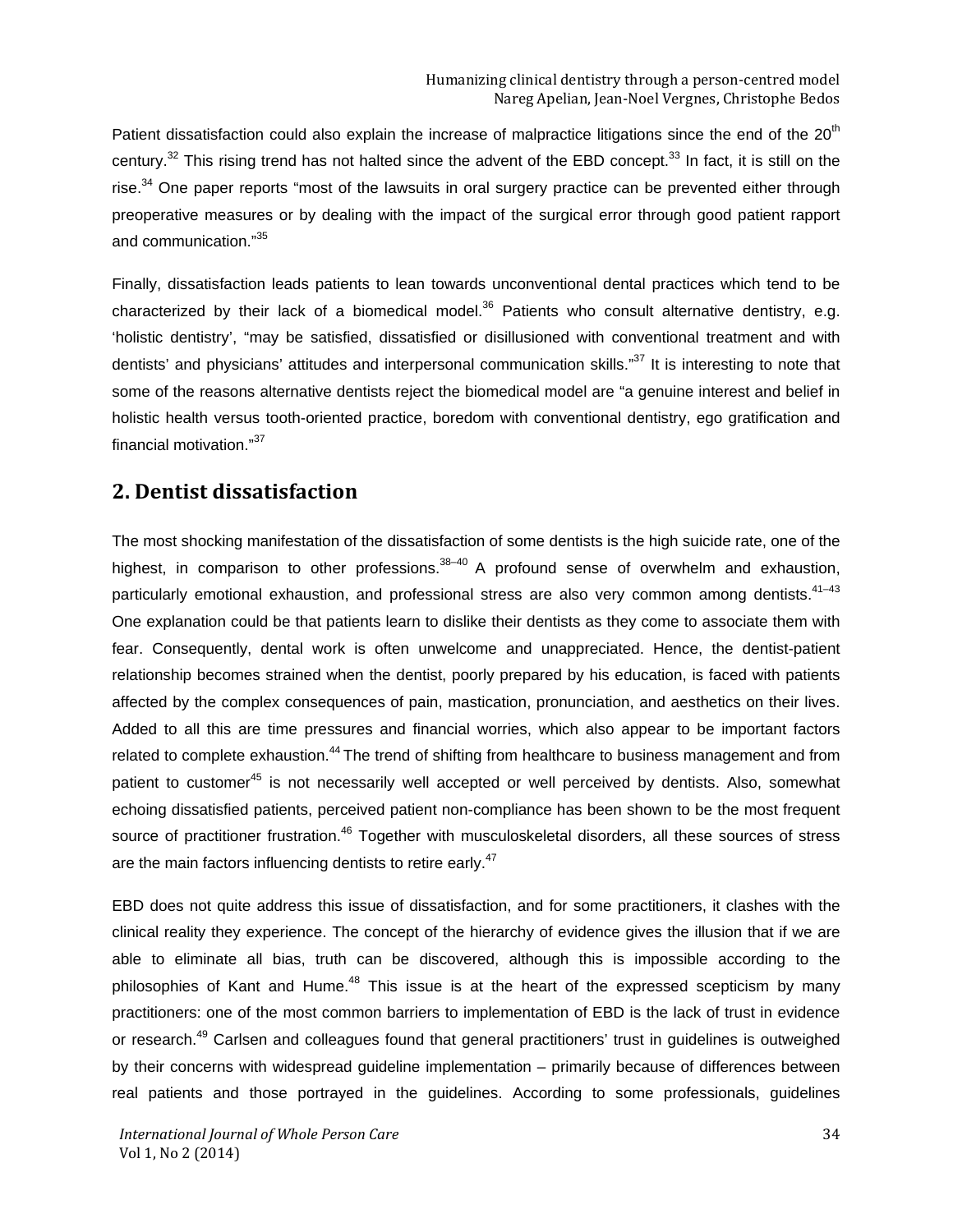encourage certain types of behaviours and treatments and are proscriptive of others.<sup>50</sup> Other barriers to the EBD implementation are a lack of up-to-date evidence, a lack of clear answers to clinical questions, and contradictory information in the scientific literature.<sup>49,51</sup>

Those flaws particularly affect dentistry since dental research funding is inferior to other medical fields where mortality/morbidity is higher. Also, instead of prescribing medication, the main interventions in dentistry involve complex manual manipulations (e.g. implant placement, precise cutting of teeth, root canal negotiations, etc.), which make clinical trial design very difficult and subject it to the mercy of interoperator variability. This has led some clinicians to question the benefit of clinical trials in their practice: "at this point in the advancement of clinical implant dentistry, case reports are the main source of evidence for how we operate. Thus, rather than looking to manufacturers to elucidate and edify our discipline, we should publish our particular clinical experiences, both successful and unsuccessful."<sup>52</sup>

Other commonly-perceived barriers towards the implementation of EBD are 'lack of time'<sup>53,54</sup> and financial constraints.<sup>54</sup> Some argue that evidence-based medicine in its current state is not efficiently providing guidance to labour-intensive services.<sup>55</sup> like dentistry. Also, although guidelines that were likely created for regular use focus on prevention, financial reimbursement does not always promote preventive procedures.<sup>56</sup> This creates tension between practitioners and patients and raises some ethical issues for the professionals.<sup>57</sup>

#### **3. Dental education: a steady disillusion?**

Multiple articles have looked at how dental students perceive their future careers, and how these perceptions evolve throughout their studies. One finding is that "first-year dental students had significantly higher empathy scores than students in any subsequent year. The timing of the decline in empathy levels corresponded to increases in patient exposure".<sup>58,59</sup> Cynicism is also very frequent among dental students. Almost two-thirds of graduating students have been reported to be cynical about their future profession, and believe that many practising dentists regularly violate professional norms.<sup>60</sup> In medicine, the academic context strongly encourages medical specialization<sup>61</sup> at the expense of learning more global patient approaches, and this is probably the case in dentistry as well.

Dental students are exposed to a lot of stress during their schooling. A multi-national study highlights that intimidation and bullying is prevalent within dental teaching and training environments.<sup>62</sup> In addition to examinations and clinical requirements, dental supervisors have been reported to be a major cause of stress, which could have detrimental effects for the dental outcomes of real patients.<sup>63</sup> Stress can have different sources, but if the teaching body generates it, it contributes to building mental models perpetuating relationships of authority in their future professional behaviour. "Paternalism in an adult educational relationship is rarely appropriate".<sup>64</sup> In the medical literature, the patient's perception of students' position within the medical education hierarchy was described as being low due to their learning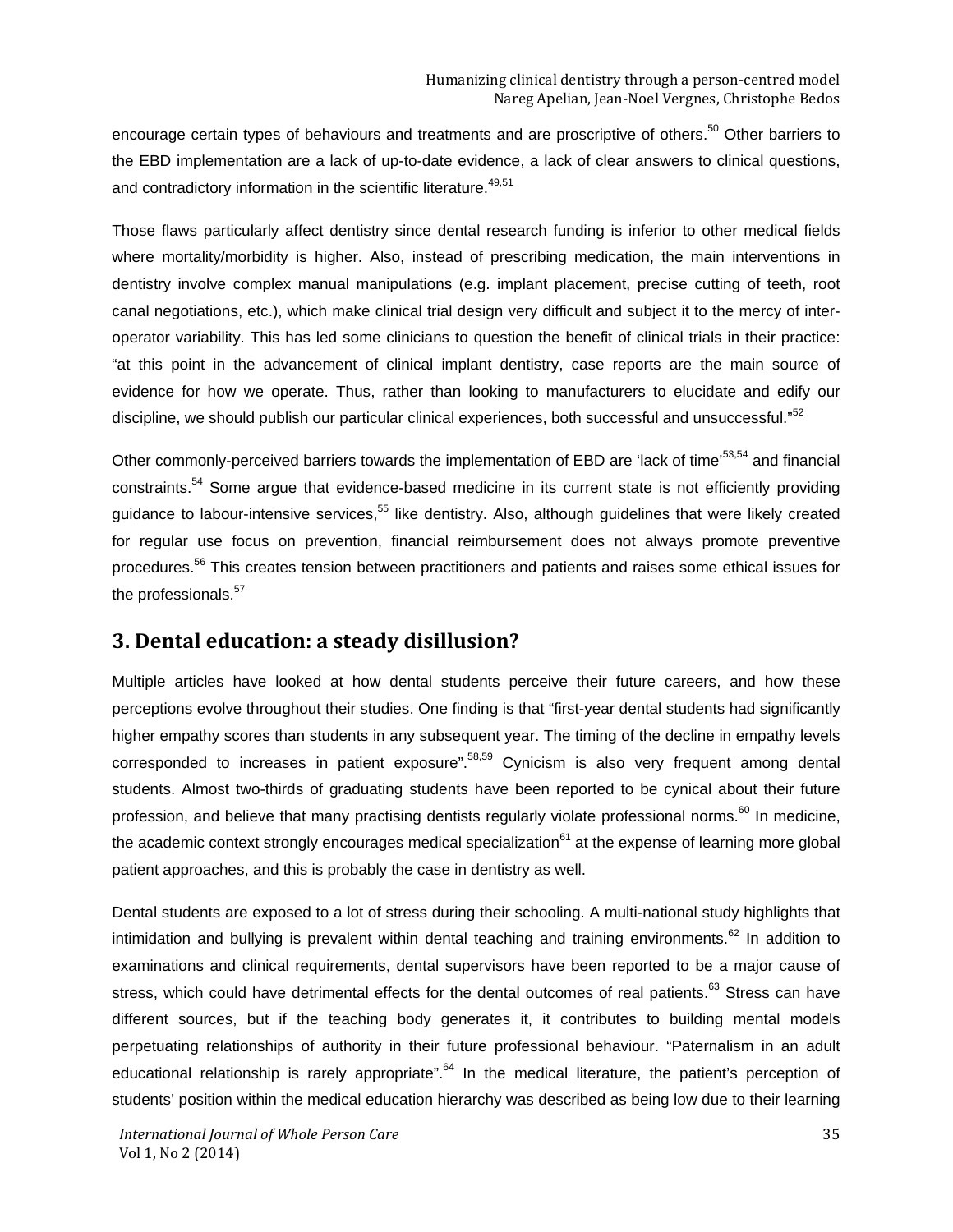status<sup>.65</sup> Given such an environment, when a student graduates into an autonomous practitioner, she is thus more likely to lean towards paternalism, "creating and maintaining an unhealthy dependency which is out of step with other currents in society."<sup>66</sup> Students react to these ethical tensions by assuming the role of a mediator between the supervising dentists and the patients, $65$  but eventually adopting a paternalist attitude themselves once graduated.<sup>67</sup>

Finally, the massive introduction of 'scientific-based competencies' in dental curricula<sup>68</sup> is far from being counterbalanced by patient preferences: "as they are so little recognized, their integration in EBD is problematic, and ethical tensions exist where paternalism privileges science over patient's selfdetermined best interests."69 In fact, as admitted by one of its founders, EBM "has yet to present a fully developed theoretical framework for accomplishing effective problem-solving."<sup>22</sup>

#### **4. Social repercussions**

In 2006, Goldenberg wrote that "in the current age where the institutional power of medicine is suspect, a model that represents biomedicine as politically disinterested or merely scientific should give pause."<sup>70</sup> In dentistry particularly, it is now accepted that efficient public health programs and policies can prevent caries and periodontal disease. However, what halts this prevention is not a lack of knowledge but rather "a political and scientific climate that favors individualism and considers socioeconomic factors 'not easily modifiable' and 'too political' to address. $n^7$  In a way, a reductionist approach to scientific research maintains a distance from any political considerations. For example, the reductionist approach might study the physio-pathological mechanisms that lead to the loss of teeth and discover biotechnological ways to regenerate them. In this reductionist perspective of the biomedical model, the objective of research is to increase knowledge rather than improve the health of a population.

Another potential consequence of the biomedical model is the fear that insurance companies, whether private or public, will use the 'hierarchy of evidence' and the concept of 'recommendations' as a way to standardize care in an attempt to control costs and risks,<sup>72</sup> as is done in the corporate management world.<sup>73</sup> This denial of uncertainty is unscientific in nature and even goes against the premises of the biomedical model itself.

Dentists have begun to question the role of the biomedical model in the creation and maintenance of oral health inequalities in modern societies.<sup>74,75</sup> The 'best' care (i.e. the most expensive) tends to be given to those on the upper end of the socio-economical spectrum while it is those on the lower end that need it the most. $76,77$  Dental care is often expensive and not covered by social services. Therefore, patients' finances play a decisive role on access. Using the EBD heuristic at best leads to a 'compromise' between the dentist and the patient, and at worst, might lead to the complete refusal of treatment.<sup>77,78</sup> This is a consequence of 'dentistry as a business' encouraged by the idea of 'quality of care': there are "many individuals in society who are in need of care, but lack the economic wherewithal to pursue care in the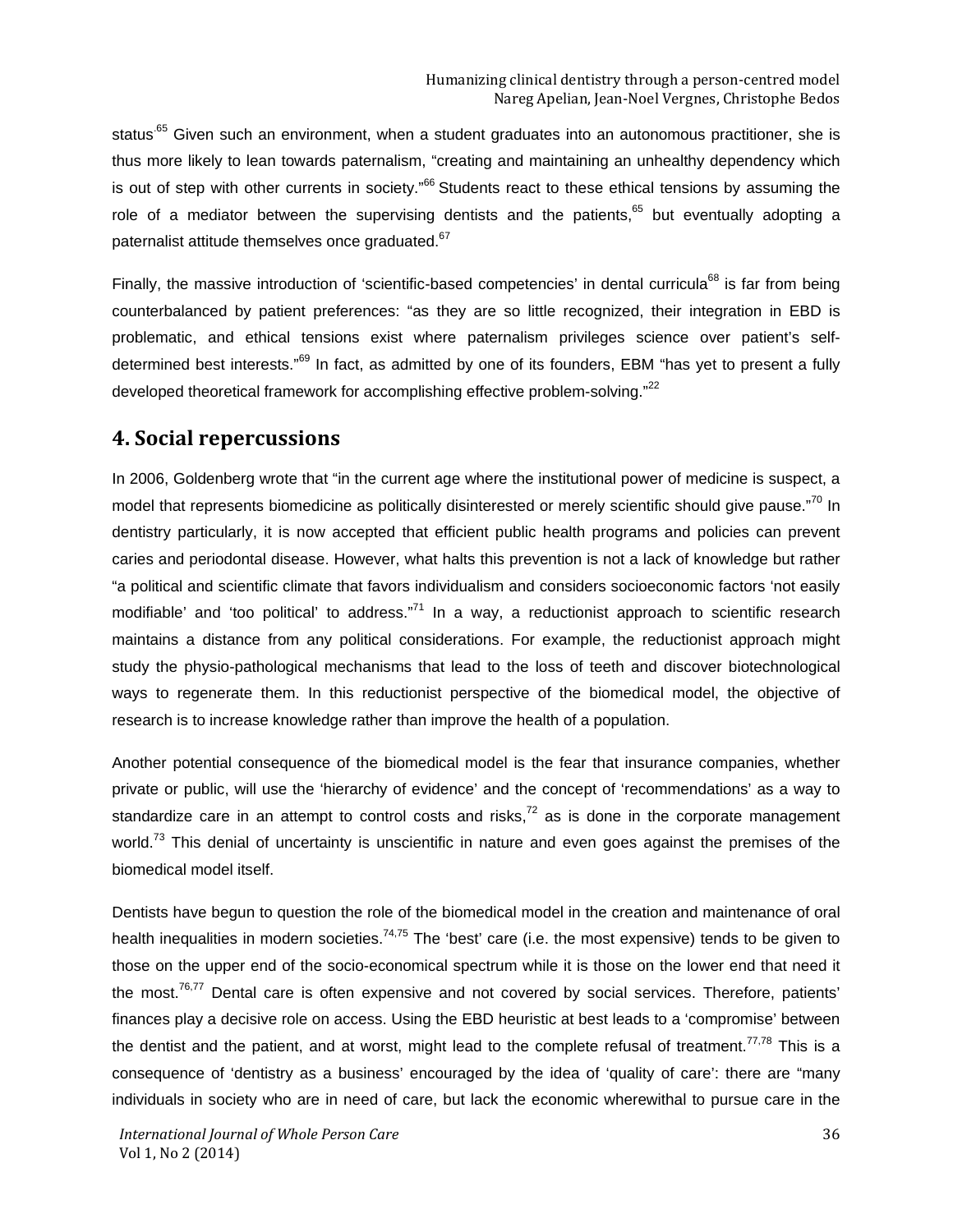marketplace of dentistry as a business. The attitude of dentistry as a business is social Darwinism."<sup>79</sup> It needs to be noted that most dentists who systematically adopt this strategy are simply in a quest for 'quality' that is deeply anchored in the dental university and continuing education, in line with the biomedical model. Also, a dentist who invests considerable sums in her equipment would have a harder time assuming the role of a healer for those who are in need.

Adding to the financial burden are the weak 'communication skills, interpersonal skills and socio-cultural competencies' gained in school<sup>80,81</sup> explaining "negative perceptions, experiences and frustrations regarding poor people, leading to patient selection and scheduling strategies that contribute to this population's exclusion from the oral healthcare system."80

#### **PROPOSED MODEL OF PERSON-CENTRED CARE IN DENTISTRY**

It is not surprising that the current implicit care model – a positivist disease-oriented interpretation of health – sets the stage for a detached diagnostic process coupled with paternalistic decision-making $^{82}$ and a clinician-centred, process-focused intervention. However, it would be an exaggeration to attribute all of dentistry's problems to an inadequate model. Besides, the current model we describe is merely a theoretical representation of a complicated and shifting reality. Nevertheless, a paternalistic approach stemming from a biomedical model contributes to the aforementioned problems. It is time for a new philosophical model to replace the existing paradigm in dentistry, especially since most health professions have already moved towards a patient-centred model of care.<sup>18,82,83</sup>

Patient-centred care puts "medical attention on the individual patient's needs and concerns, rather than the doctor's." <sup>84</sup> It assumes that patients desire that their voices and preferences are heard and taken into account during their dental encounters, and that patients desire more decision-making power than has been previously systematically offered to them. It is based on humanism as a guiding principle, which is defined as "any system or mode of thought or action in which human interests, values, and dignity predominate."<sup>85</sup>

Unlike other professions, dentistry has a therapeutic intervention process, often surgical, within the initial encounter. Also, the therapeutic relationship spans over long periods of time – often years, and the interventions are associated with pain, anxiety, and financial considerations that need to be effectively managed. Therefore, existing models in other health professions are not readily transferable to dentistry.

To develop a patient-centred model in dentistry, we started by applying patient-centred approaches existing in other fields<sup>18,83,86</sup> into clinical practice. Author JNV observed author NA in his dental office. NA applied the different medical approaches during his encounters. We discussed our impressions between each patient, modified the approach appropriately, reapplied it, discussed it again, and then tweaked it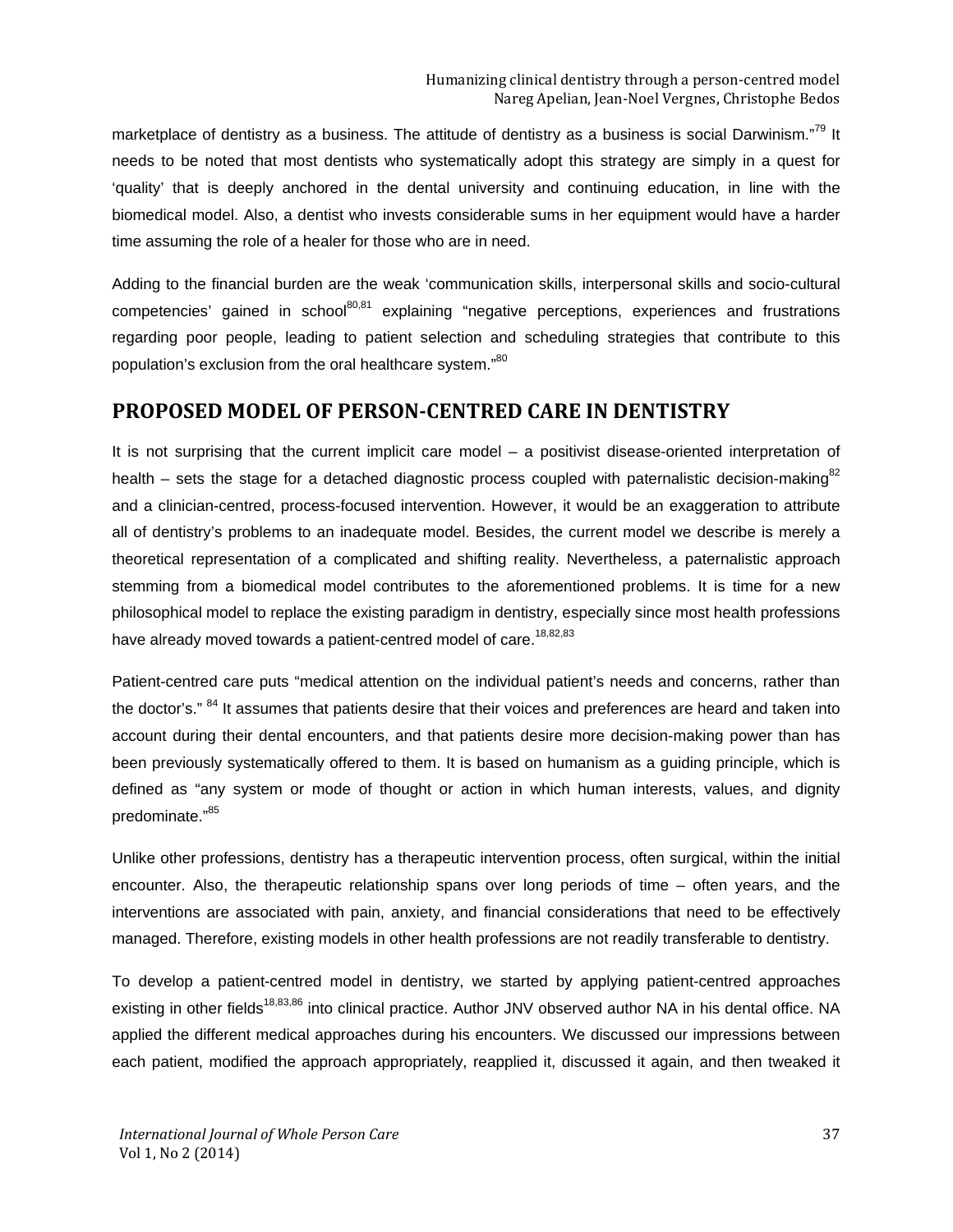Humanizing clinical dentistry through a person-centred model Nareg Apelian, Jean-Noel Vergnes, Christophe Bedos

some more. After about 30 iterations, we were finally satisfied with the results and conceptualized the approach and the underlying model. We called this clinical model "person-centred dentistry."<sup>87</sup> (Fig. 1)



**Fig. 1** Heuristic representation of the Person-Centred dental clinical model

Although we refer to it as a model, it is actually a heuristic representation of the underlying philosophy. By heuristic, we mean "practical rules for doctors in assessing how to treat and diagnose disease in the face of practical uncertainty."<sup>22</sup> This philosophy is based on humility, hospitality, non-judgmentalism, respect, authenticity, and positive attitudes.<sup>88</sup> It promotes a relationship where the patient and the dentist share the power equally. This, in turn, leads to an interpretive cooperative clinical approach.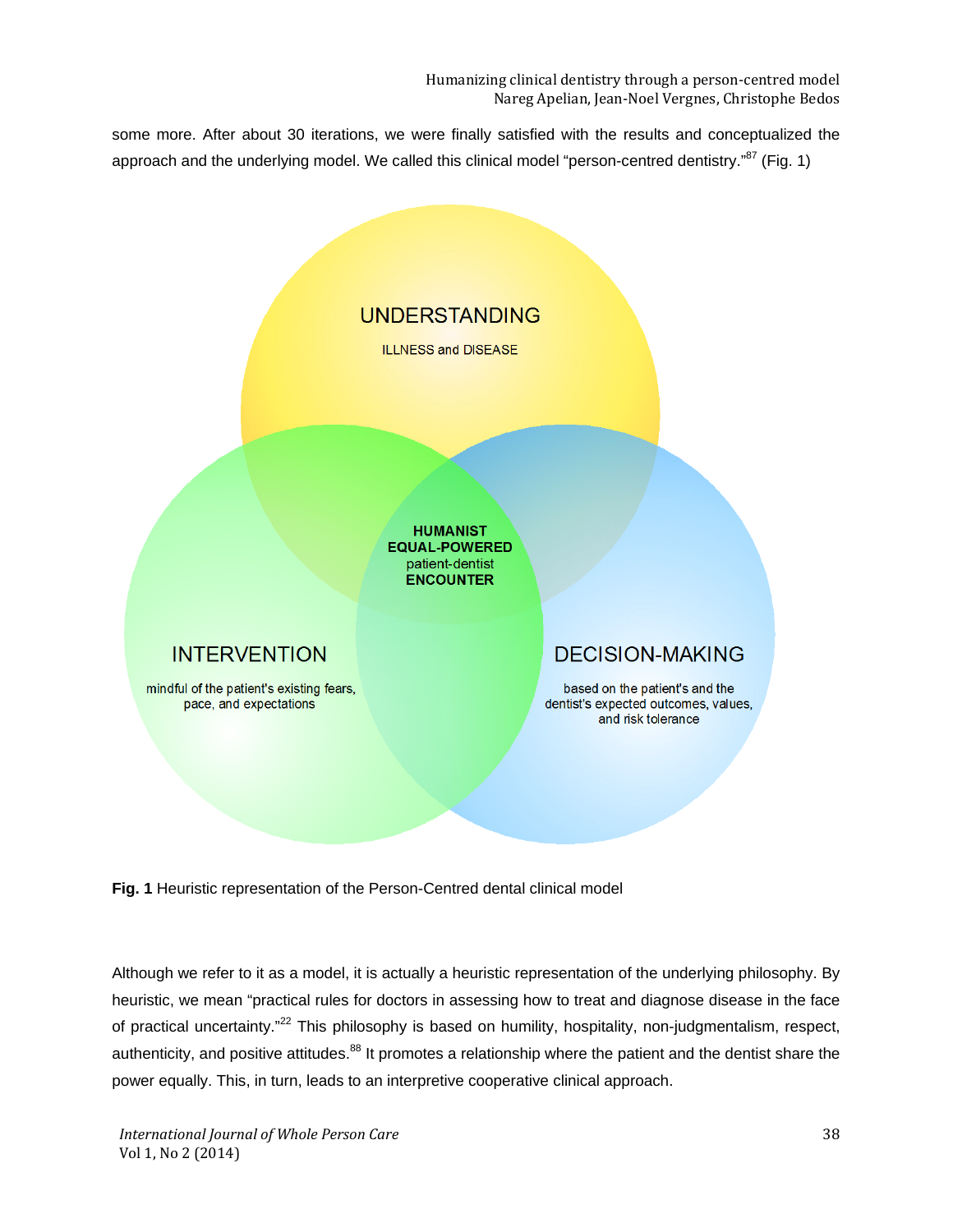It leads to a cooperative approach because unlike paternalism<sup>66</sup> or consumerism, it aims to "elucidate the patient's values and what he or she actually wants, and to help the patient select the available medical interventions that realizes these values."<sup>89</sup> The resulting approach is also interpretive because patient's values are not necessarily fixed and readily known to the patient himself: the dentist "works with the patient to reconstruct the patient's goals and aspirations, commitments and character."<sup>89</sup> In other words, the practitioner is a 'counsellor' and not an authority figure, nor a mindless 'technical expert'.<sup>89</sup>

Moreover, instead of being based on positivism, this model is influenced by constructivism. Its central tenet, the belief in an equal-powered relationship, should lead to constructed approaches based on different practitioners' interpretations. It also subscribes to the idea that 'health' is an interpreted condition, varying from individual to individual. However, even though we recognize that different clinical realities might lead to different clinical approaches, the underlying philosophy should persist. This philosophy colours the behaviour of the dentist throughout the three constantly overlapping principles of the clinical encounter: Understanding, Decision-making, and Intervention. Therefore, the role of this heuristic representation of the clinical model is to facilitate future constructs of approaches taking into consideration individual variability in patients, practitioners, and the particular needs of the context and situation.

It is also important to note that these three principles are not chronologically distinct. The dental encounter is constantly being guided and feeding those principles, often concurrently.

## **1. Understanding**

*"In illness we lose most of the freedoms we ordinarily associate with being able to act as fully human persons."90– E. Pellegrino*

The understanding principle encompasses on one hand the exploring and identification of disease, and the sharing and explaining of our medical models and preventive disease prevention and health promotion concepts. It also encompasses on the other hand, the invitation to the patient to share his stories of illness, $91$  and the gift of witnessing those narratives.

Pellegrino eloquently describes a state of illness as resulting in a 'wounded humanity<sup>'90</sup> that reduces the patients' capacity to view themselves as equal to everyone else. The act of healing consists in not only repairing the damaged body, but also addressing the downward shift of this emotional state.

Hence, for effective care to occur, not only should the dentist explore the disease's manifestation, but also understand the illness the patient is experiencing as a personal process. This 'shared epistemology'<sup>92</sup> is only possible if the dentist believes in the importance of understanding the 'patient-as-person'.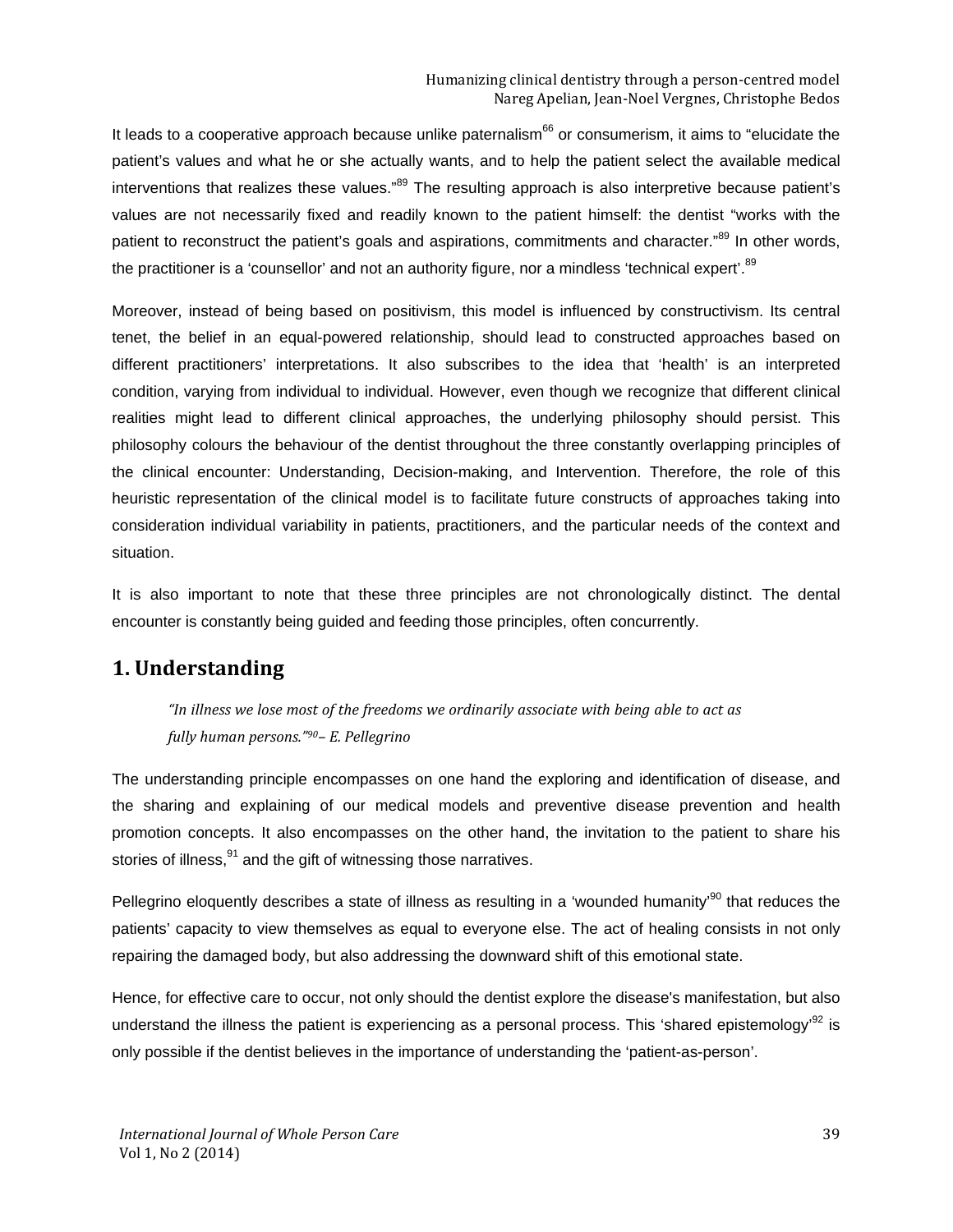Moreover, Engel's psychosocial model of health<sup>15</sup> alludes to the possible interconnectivity of all the social components of a person, from the immediate family to the environment the patients live in. Therefore, to fully understand the person, the dentist might also explore the patient's life as a context for disease, and add that information to the overall interpretation.

Understanding the patient as a whole-person<sup>18,83</sup> also attunes the dentist to the particular fears and anxieties that the patient might have about receiving dental care. Acknowledging and validating those concerns guides the practitioner in fine-tuning the intervention process.

Finally, medical outcomes might not be what patients expect or desire. In order to synchronize expectations, a sharing of models<sup>91</sup> through frank conversation must occur. This process ensures that the eventual treatment the patient receives is in line with established goals, and any involved risks are within negotiated, acceptable limits.

## **2. Decision-Making**

The decision-making principle rests on the firm belief of an equally powered relationship. It results in the co-authoring of a treatment plan, always subject to discussion, evaluation, and validation. The outcome of the treatment plan is meant to respond to the patient's present and future needs and expectations.

Some researchers have made a parallel between shared decision-making and the concept of equipoise in clinical trials.<sup>93</sup> Elwyn et al. define 'dual-equipoise' as situations where both the practitioner and the patient recognise that there is more than one option with no clear superiority of one over the others. The decision is then based on the patient's preference.  $93-94$ 

'Dual-equipoise' situations require a 'decision support intervention' by the dentist. The role of the 'decision support intervention' is to help the patient understand and reflect on the different available options that are clearly explained without giving any personal recommendations. In the case of a decision where there is no dual-equipoise, and strong evidence exists for the relative superiority among the given options, the dentist's role becomes one of 'behaviour support intervention', where she ranks and justifies the presented options.<sup>93</sup>

Whether providing decision-support or behaviour-support, our person-centred model establishes that the dentist's role is that of an advisor in this process of the therapeutic alliance.<sup>82</sup> Through the influence of the balanced relationship, the dentist recognizes the patient's autonomy and appreciates individual values. This humanized approach to decision making, in return, reinforces the central relationship of trust by giving the patient a 'clear and loud voice.<sup>92</sup> The empowered patient, no longer complying to a dictated treatment, becomes an active participant of a treatment plan that he could realistically adhere to and therefore better tolerate any uncertainty. $95$  At this stage, it should be acknowledged that the decision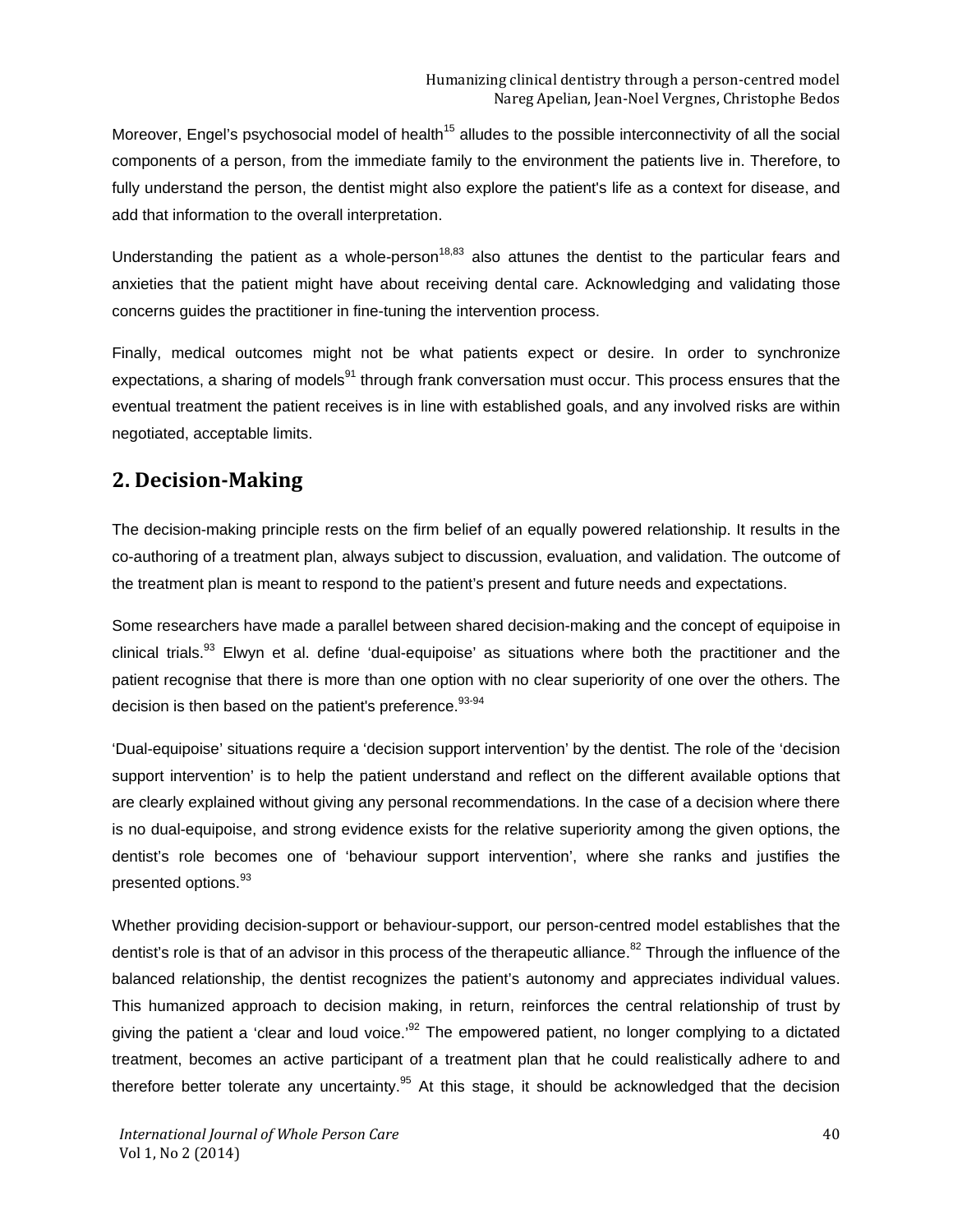making is also influenced by 'shapers<sup>82</sup> such as public health policies, cultural or professional norms, dentists' clinical experience, and the patients' ability to pay: "fees should be discussed openly, as should guarantees for, and limitations of, proposed treatment."<sup>96</sup>

Thus, informed consent is no longer a signed paper that needs to be demanded, but rather an inherent part of the decision-making process through which a treatment plan becomes co-authored. It implicitly requires that both parties accept and fully understand their entwined responsibilities, as well as any consequences and expected outcomes of the clinical interventions.

## **3. Intervention**

In its most direct form, intervention in dentistry consists in the dentist performing surgical procedures in the patient's mouth. Traditionally, these interventions are performed with an undivided focus on the process. A person-centred version of those interventions would take into account the patient's own pace, previous fears, and values and accommodate the intervention to them.

Intervention in dentistry is executed by the patient at home and/or by the dentist in the office. Most modern dental diseases being chronic in nature, <sup>97</sup> the patient's lifestyle habit modifications (diet and oral hygiene) are crucial to the prognosis of any undertaken treatment. Also, the level of participation of the patient at home influences the timing and the invasiveness of the intervention by the dentist. Hence, for effective care to occur, the non-judgemental understanding achieved in the 'understanding' process is crucial: what behavioural changes do patients think they can realistically achieve? What kind of support do they need? With a shared decision-making, expectations become more realistic, and treatment adherence more predictable.

At a social level, dentistry has always been associated with anxiety and pain in the popular imagination. In its beginnings, dentistry was a very painful experience, but since the development of local anaesthetics,<sup>98</sup> physical discomforts associated with the interventions have been greatly reduced. However, anxiety in patients prevents adapting and redefining the expected pain experience. By exploring the person, their fears and concerns, and expectations, the dentist can be more sensitive to the patients' needs, thus reducing their anxiety, and then, with time, reducing the perception of an unpleasant experience. 99

Finally, intervention also means referring a patient to another professional. Whether providing care as part of an oral healthcare team<sup>100</sup> or simply referring out to a specialist<sup>101</sup>, the person-centred dentist recognizes the limits of his competencies and their impact on the patient's needs. Moreover, a thorough exploration of illness can sometimes reveal health issues that go beyond dentistry. A well-developed professional network gives the opportunity to address the patient's global needs by referring her to the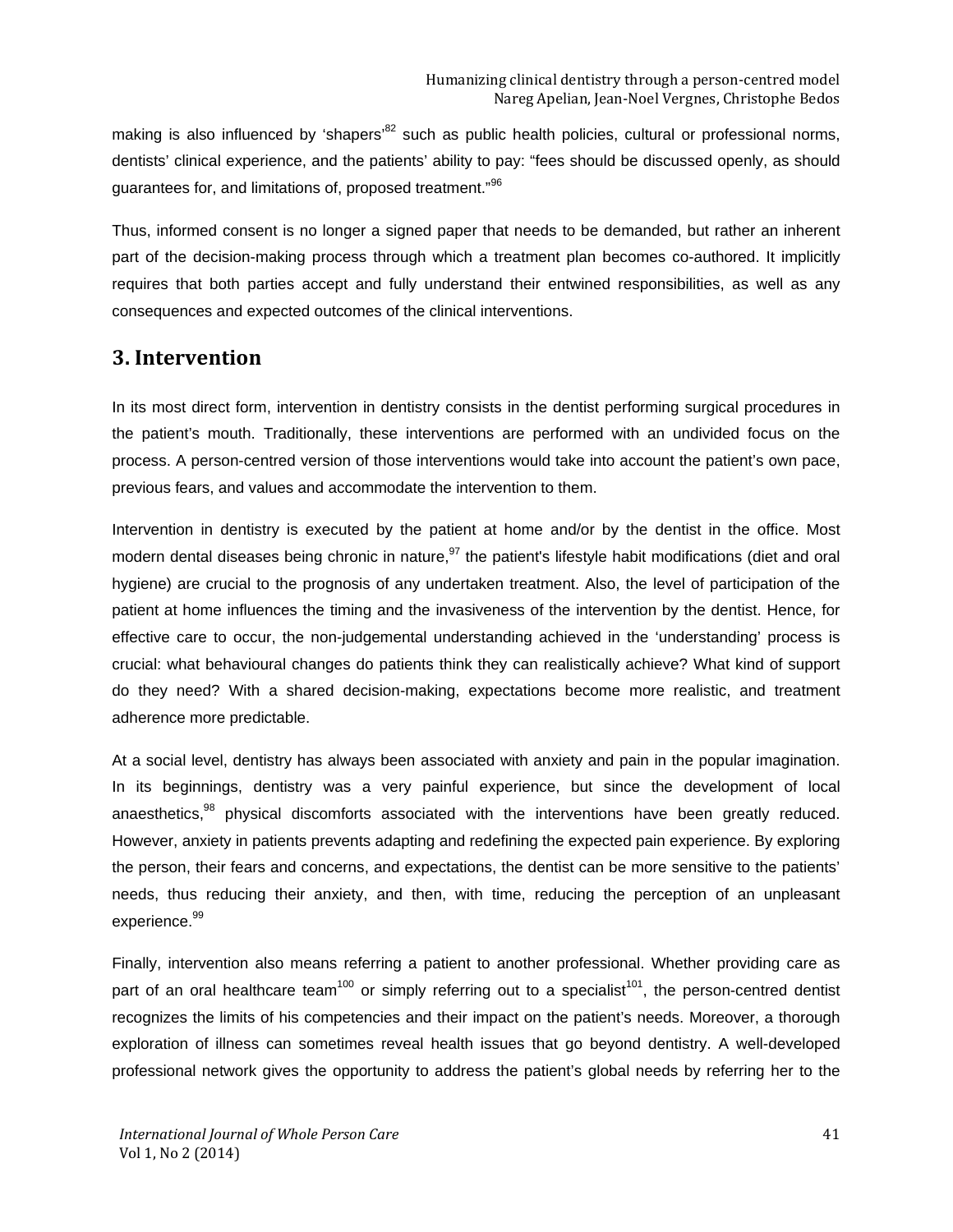appropriate professional. This, in turn, establishes the dentist as a useful member of the overall healthcare team.<sup>102</sup>

This balanced relationship defines and facilitates the exploration of illness<sup>91</sup>, empowers the patient for a shared decision making,<sup>103</sup> promotes her right to be involved in decisions concerning her health,<sup>104</sup> while decreasing the anxiety associated with dental treatment.<sup>105</sup> In return, these principles applied with the person-centred perspective reinforce and grow the relationship of trust.<sup>106</sup> Indeed, physicians who explore the patients' experience of their disease and illness or who spend more time during the visit tend to be trusted more.<sup>107</sup>

## **CONCLUSION**

*"Creating a new theory is not like destroying an old barn and erecting a skyscraper in its place. It is rather like climbing a mountain, gaining new and wider views […] but the point from which we started out still exists and can be seen, although it appears smaller and forms a tiny part of our broad view gained by the mastery of the obstacles on our adventurous way up." – A. Einstein*

Dentistry involves both complex human behaviours that demand an interpretive, holistic approach and complex biological mechanisms that require a deductive, reductionist approach.

In 1995, the same year the term 'evidence-based dentistry' was introduced,<sup>23</sup> the Institute of Medicine published a report titled "Dental Education at the Crossroads - Challenges and Change", signalling that "the typical dental clinic, put simply, is not patient-centred. A procedure-oriented model of care must give way to a model that is patient and community oriented, focused on outcomes, scientifically and technologically up to date, team based, and efficient."<sup>108</sup> In almost 20 years, caught in the inertia of a secular positivist movement deeply entrenched in its foundations, our discipline made strides in the advancement of knowledge. Centring our care model on the person does not mean we should reject EBD concepts but rather rediscover and develop the art of healing, at the individual level, and promote better policy decisions, at a population level. Hence, the model we propose attempts to humanize clinical dentistry through its three complementary domains: education, research, and practice.

Sensitizing future practitioners to communication, listening, emotional validation and cultural competency requires a specific education. Empathy, for an individual entering a helping profession such as dentistry, is of equal importance to intelligence and perceptual motor skill.<sup>109</sup> However, "dentistry's twin internal weaknesses – factionalism and parochialism – contribute to academic resistance to change and unwillingness to share power."<sup>110</sup> Indeed, 'traditional' faculty members may "see themselves as providing 'expert' experience delivered in a typical teacher-centered, passive learning environment, offering the prospect of maximum classroom control."<sup>110</sup> Instead, "education needs to be 'learner centred', and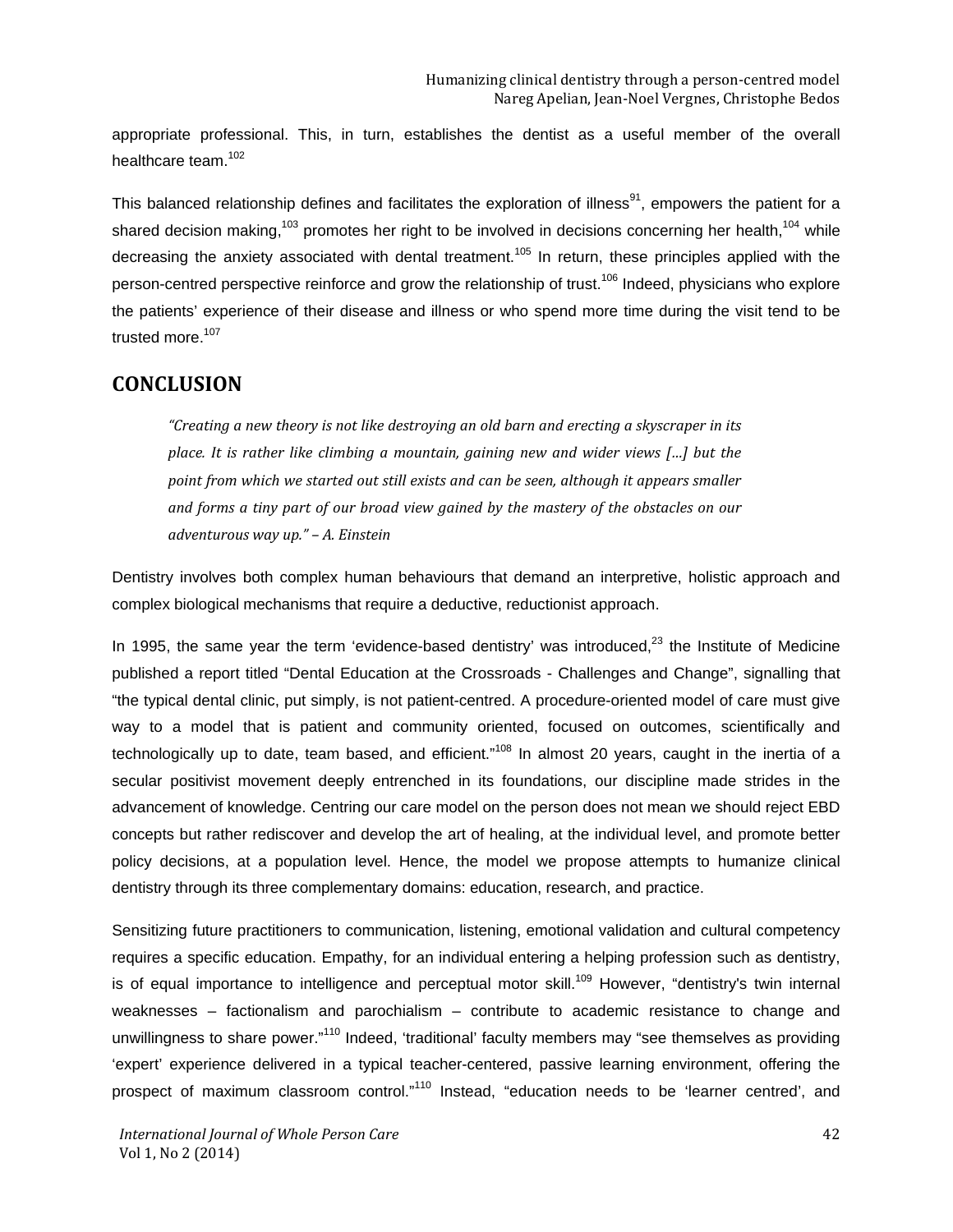educational models need to be relevant to adult learning.<sup> $64$ </sup> This will ensure a patient-studentteacher/doctor continuum, based on cooperation, sharing of knowledge, and respect. Along the same lines, Sir William Osler, a famous physician from McGill University, taught, "medicine is an art based on science; not simply a science, but also not merely an art. [He] viewed the science of medicine as biological and the art as humanistic: he thus advocated learning about human beings from classic sources, literature and poetry  $-$  the humanities."<sup>16</sup>

It is likely that "the search for clinical evidence associated with psychosocial influences requires a more inductive form of inquiry than the deductive methods of science."<sup>2</sup> Guba and Lincoln suggested that the scientific rigour of theorizing from qualitative data be defined, not in terms of reliability, validity and generalizability, but in terms of credibility, transferability, dependability, and confirmability.<sup>111</sup> Qualitative research, defined as a "process of understanding based on a distinct methodological tradition of inquiry that explores a social or human problem<sup>"112</sup> provides unique insights about people's behaviours, perceptions and beliefs,<sup>113</sup> but is still underutilized in oral health research.<sup>114</sup> Still, quantitative and qualitative approaches are not only compatible, but complementary, as evidenced in mixed methods studies.<sup>113</sup>

Without denying the paramount importance of technical skills in this profession, dentistry can improve patients' wellness beyond the technical aspects of the interventions. "Practice is justified with theories, guidelines and professional training. The ideology behind these theories and training remains hidden. To bring the assumptions out of hiding and question our way of reasoning enhances our practice awareness and provides us real choices to practice optimally in each given clinical context."<sup>3</sup> In our person-centred model, patients are at the heart of the clinical encounter, and the balance of power is negotiated equally between the patient and the doctor. We hope that this theoretical framework will be the first step towards developing clinical approaches that could then be validated qualitatively and quantitatively, in different clinical settings.

The human element cannot be removed from the dental practice of the future. It is time for dentistry to embrace some of the emerging post-modern concepts.<sup>115</sup> With dental education focused on a personcentred model that also favours the pluralism of research methods, dentists and dental researchers can enter the 21<sup>st</sup> century with the confidence of having the ability to promote a humanistic dental workforce that is rooted ever more strongly within the patients' best interests. ■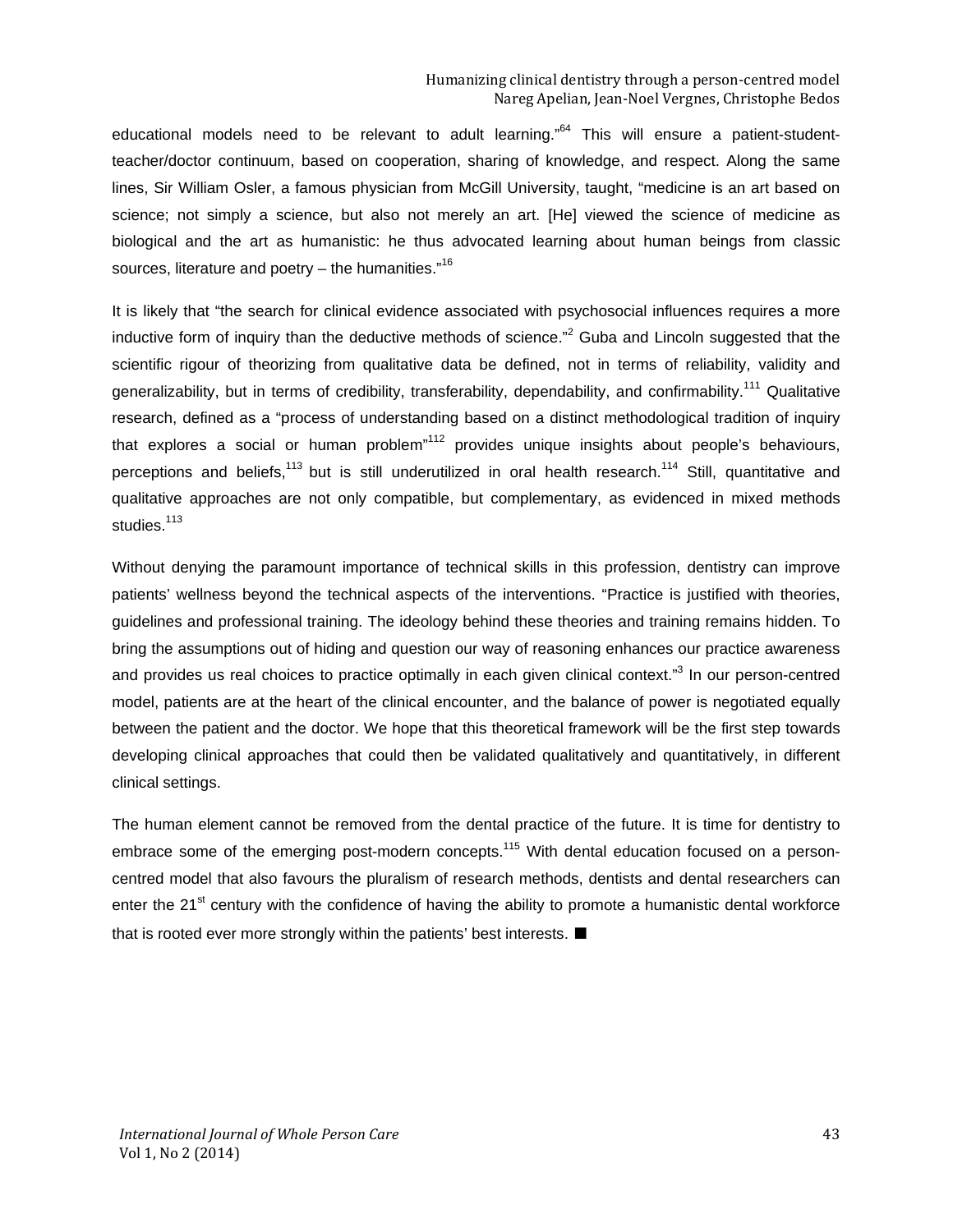## **ACKNOWLEDGEMENTS**

The authors would like to thank Esther Leytush for copyediting the document.

## **COMPETING INTERESTS**

The authors declare that they have no competing interests.

#### **FUNDING**

The authors received no funding for this article.

## **REFERENCES**

- 1. Alderson P. The importance of theories in health care. BMJ. 1998 Oct 10;317(7164):1007–10.
- 2. Khatami S, Macentee MI. Evolution of clinical reasoning in dental education. J Dent Educ. 2011 Mar;75(3):321–8.
- 3. Higgs J. Clinical reasoning in the health professions. Elsevier Health Sciences; 2008.
- 4. Guba E, Lincoln Y. Competing paradigms in qualitative research. In: Denzin N, Lincoln Y, editors. The handbook of qualitative research. Thousand Oaks, CA, USA: Sage; 1994. P. 105–17.
- 5. Starr P. The social transformation of American medicine. New York: Basic Books; 1982.
- 6. Szasz TS, Hollender MH. A contribution to the philosophy of medicine: The basic models of the doctor-patient relationship. AMA Arch Intern Med. 1956 May 1;97(5):585–92.
- 7. Butler C. The dental profession. Dom Dent J II. P.18–26.
- 8. Omran AR. The epidemiologic transition: a theory of the epidemiology of population change. Milbank Mem Fund Q. 1971 Oct 1;49(4):509–38.
- 9. Adams T. Dentistry and medical dominance. Soc Sci Med. 1999 Feb;48(3):407–20.
- 10. Shortt SE. Physicians, science, and status: issues in the professionalization of Anglo-American medicine in the nineteenth century. Med Hist. 1983 Jan;27(1):51–68.
- 11. Bremner MDK. The story of dentistry. 3rd ed (1st 1939). Brooklyn, NY: Dental Items of Interest Co.; 1954.
- 12. Nurse P. Reductionism: The ends of understanding. Nature. 1997 juin;387(6634):657–657.
- 13. Clarke JK. On the bacterial factor in the ætiology of dental caries. Br J Exp Pathol. 1924 Jun;5(3):141–7.
- 14. House JS. Understanding social factors and inequalities in health: 20th century progress and 21st century prospects. J Health Soc Behav. 2002 Jun;43(2):125.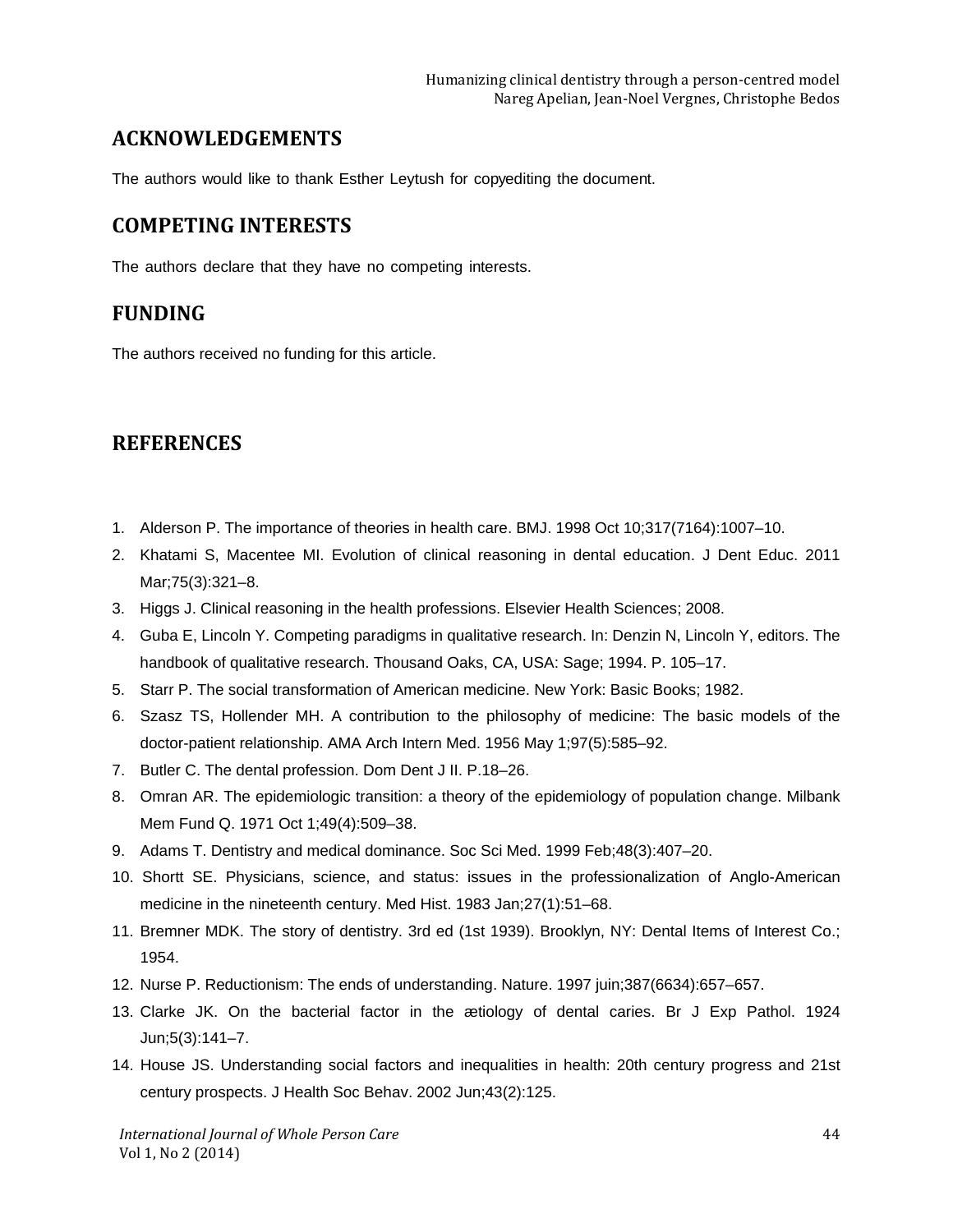- 15. Engel GL. The biopsychosocial model and the education of health professionals. Ann N Y Acad Sci. 1978 Jun 21;310:169–87.
- 16. Ghaemi SN. The rise and fall of the biopsychosocial model. Br J Psychiatry J Ment Sci. 2009 Jul;195(1):3–4.
- 17. Balint E. The possibilities of patient-centered medicine. J R Coll Gen Pract. 1969 May;17(82):269–76.
- 18. Stewart M. Patient-centered Medicine: Transforming the clinical method. Oxon, UK: Radcliffe Medical Press Ltd.; 2003.
- 19. Doherty W, Baird M. Family-Centered Medical Care: A Clinical Casebook [Internet]. New York: Guilford Press; 1987 [cited 2013 Aug 19]. Available from: http://www.alibris.com/Family-Centered-Medical-Care-A-Clinical-Casebook-Doherty-Baird/book/18024801.
- 20. Guyatt G, Cairns J, Churchill D, et al. Evidence-based medicine: A new approach to teaching the practice of medicine. JAMA. 1992 Nov 4;268(17):2420–5.
- 21. Gordon H. Guyatt MD Ms, Jason W. Busse DC Ms. The Philosophy of Evidence-Based Medicine. In: MSc VMMM, editor. Evidence-Based Endocrinology [internet]. Humana Press; 2006 [cited 2013 Aug 19]. P. 25–33. Available from: http://link.springer.com/chapter/10.1007/978-1-59745-008-9\_3.
- 22. Djulbegovic B, Guyatt GH, Ashcroft RE. Epistemologic inquiries in evidence-based medicine. Cancer Control J Moffitt Cancer Cent. 2009 Apr;16(2):158–68.
- 23. Richards D, Lawrence A. Evidence based dentistry. Br Dent J. 1995 Oct 7;179(7):270–3.
- 24. Straub-Morarend CL, Marshall TA, Holmes DC, Finkelstein MW. Toward defining dentists' evidencebased practice: influence of decade of dental school graduation and scope of practice on implementation and perceived obstacles. J Dent Educ. 2013 Feb;77(2):137–45.
- 25. Newsome PR, Wright GH. A review of patient satisfaction: 2. Dental patient satisfaction: an appraisal of recent literature. Br Dent J. 1999 Feb 27;186(4 Spec No):166–70.
- 26. Croutze R. A tale of two realities. J Can Dent Assoc. 2010;76(6):345.
- 27. Karydis A, Komboli-Kodovazeniti M, Hatzigeorgiou D, Panis V. Expectations and perceptions of Greek patients regarding the quality of dental health care. Int J Qual Health Care J Int Soc Qual Health Care ISQua. 2001 Oct;13(5):409–16.
- 28. Redford M, Gift HC. Dentist-patient interactions in treatment decision-making: a qualitative study. J Dent Educ. 1997 Jan;61(1):16–21.
- 29. Chapple H, Shah S, Caress A-L, Kay EJ. Exploring dental patients' preferred roles in treatment decision-making - a novel approach. Br Dent J. 2003 Mar 22;194(6):321–327. (discussion 317)
- 30. Wilson TG Jr. Compliance and its role in periodontal therapy. Periodontol 2000. 1996 Oct;12:16–23.
- 31. Armfield JM, Enkling N, Wolf CA, Ramseier CA. Dental fear and satisfaction with dental services in Switzerland. J Public Health Dent. 2014 Winter;74(1):57-63.
- 32. Milgrom P, Fiset L, Whitney C, Conrad D, Cullen T, O'Hara D. Malpractice claims during 1988-1992: a national survey of dentists. J Am Dent Assoc. 1994 Apr;125(4):462–9.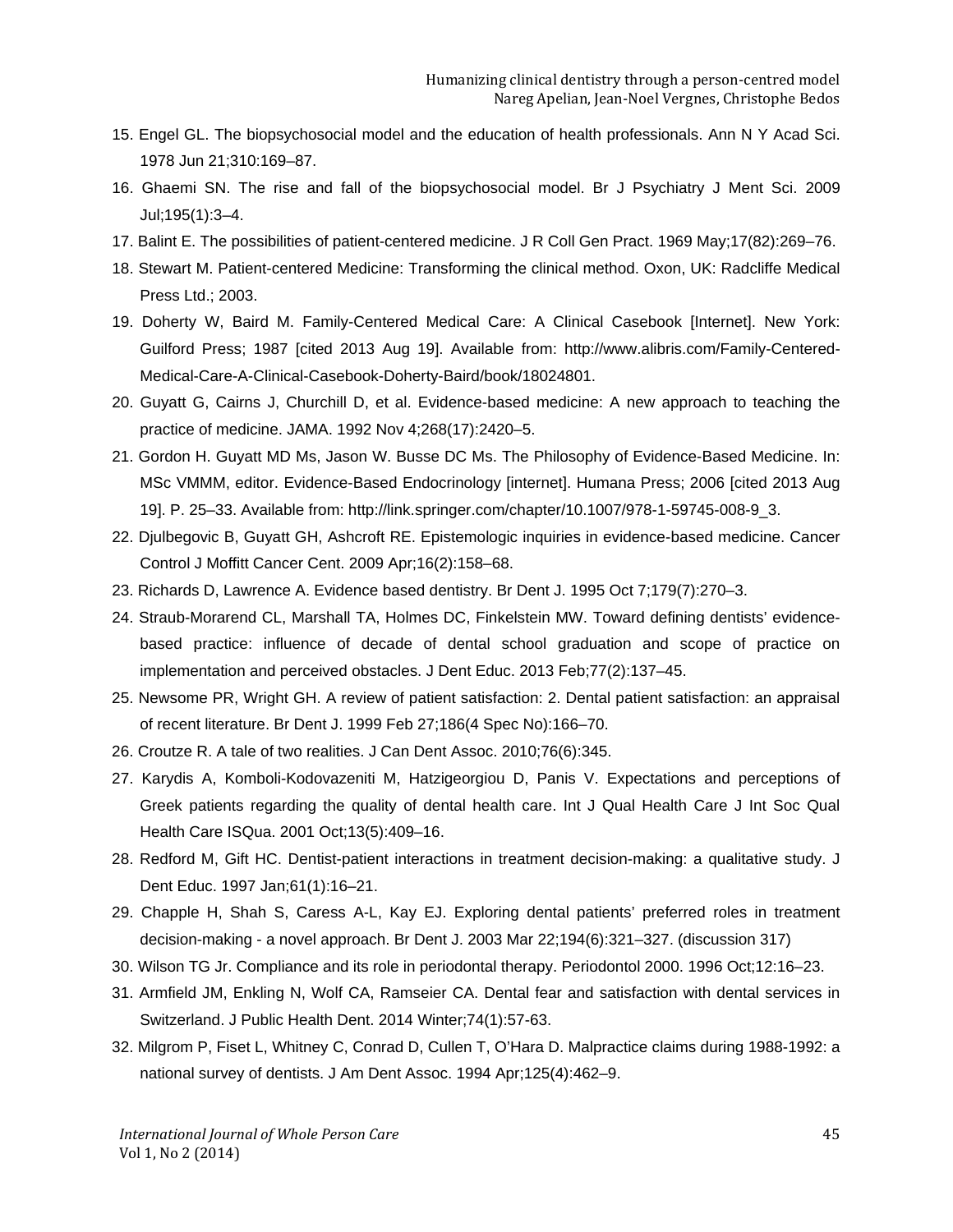- 33. Shulman JD, Sutherland JN. Reports to the national practitioner data bank involving dentists, 1990- 2004. J Am Dent Assoc. 2006 Apr;137(4):523–8.
- 34. Singh P, Mizrahi E, Korb S. A five-year review of cases appearing before the General Dental Council's Professional Conduct Committee. Br Dent J. 2009 Feb 28;206(4):217–23.
- 35. Marei HF. Medical litigation in oral surgery practice: lessons learned from 20 lawsuits. J Forensic Leg Med. 2013 May;20(4):223–5.
- 36. Goldstein BH, Epstein JB. Unconventional dentistry: Part IV. Unconventional dental practices and products. J Can Dent Assoc. 2000 Nov;66(10):564–8.
- 37. Goldstein BH. Unconventional dentistry: Part II. Practitioners and patients. J Can Dent Assoc. 2000 Aug;66(7):381–3.
- 38. Sancho FM, Ruiz CN. Risk of suicide amongst dentists: myth or reality? Int Dent J. 2010 Dec;60(6):411–8.
- 39. Hawton K, Agerbo E, Simkin S, Platt B, Mellanby RJ. Risk of suicide in medical and related occupational groups: a national study based on Danish case population-based registers. J Affect Disord. 2011 Nov;134(1-3):320–6.
- 40. Meltzer H, Griffiths C, Brock A, Rooney C, Jenkins R. Patterns of suicide by occupation in England and Wales: 2001-2005. Br J Psychiatry J Ment Sci. 2008 Jul;193(1):73–6.
- 41. Rada RE, Johnson-Leong C. Stress, burnout, anxiety and depression among dentists. J Am Dent Assoc. 2004 Jun;135(6):788–94.
- 42. Myers HL, Myers LB. "It"s difficult being a dentist': stress and health in the general dental practitioner. Br Dent J. 2004 Jul 24;197(2):89–93. (discussion 83; quiz 100–101).
- 43. Te Brake H, Smits N, Wicherts JM, Gorter RC, Hoogstraten J. Burnout development among dentists: a longitudinal study. Eur J Oral Sci. 2008 Dec;116(6):545–51.
- 44. Gorter RC, Freeman R. Burnout and engagement in relation with job demands and resources among dental staff in Northern Ireland. Community Dent Oral Epidemiol. 2011 Feb;39(1):87–95.
- 45. Wassersug JD. From "patient" to "customer". A dangerous trend in healthcare. Postgrad Med. 1986 Apr;79(5):255–7.
- 46. Milgrom P, Cullen T, Whitney C, Fiset L, Conrad D, Getz T. Frustrating patient visits. J Public Health Dent. 1996;56(1):6–11.
- 47. Burke FJ, Main JR, Freeman R. The practice of dentistry: an assessment of reasons for premature retirement. Br Dent J. 1997 Apr 12;182(7):250–4.
- 48. Kelly MP, Moore TA. The judgement process in evidence-based medicine and health technology assessment. Soc Theory Health. 2012 Feb;10(1):1–19.
- 49. Spallek H, Song M, Polk DE, Bekhuis T, Frantsve-Hawley J, Aravamudhan K. Barriers to implementing evidence-based clinical guidelines: a survey of early adopters. J Evid-Based Dent Pract. 2010 Dec;10(4):195–206.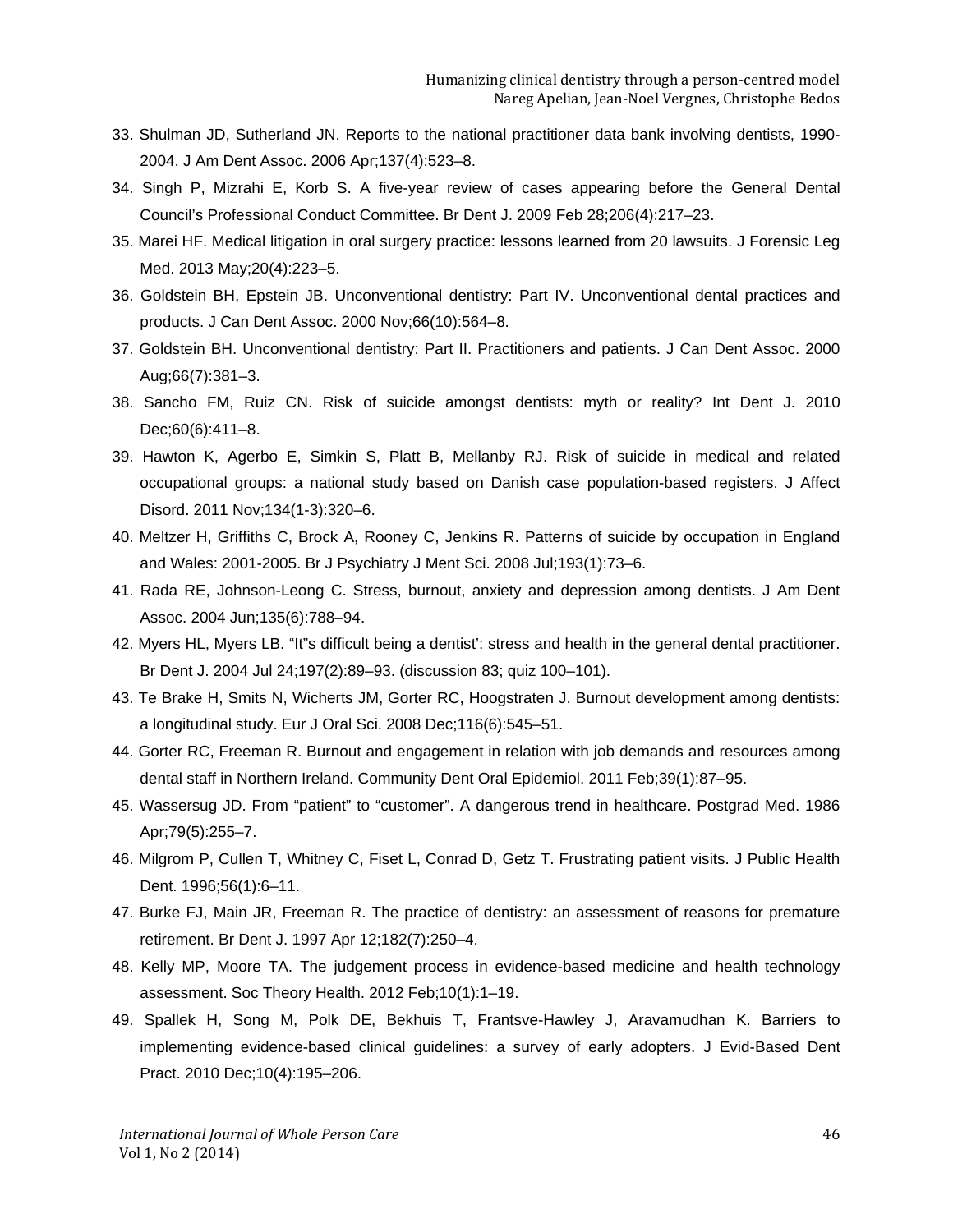- 50. Carlsen B, Glenton C, Pope C. Thou shalt versus thou shalt not: a meta-synthesis of GPs' attitudes to clinical practice guidelines. Br J Gen Pract J R Coll Gen Pract. 2007 Dec;57(545):971–8.
- 51. Delière M, Yan-Vergnes W, Hamel O, Marchal-Sixou C, Vergnes J-N. Cochrane systematic reviews in orthodontics. Int Orthod Collège Eur Orthod. 2010 Sep;8(3):278–92.
- 52. Flanagan D. Evidence-based practice or practice-based evidence? J Oral Implantol. 2013 Apr;39(2):121.
- 53. Rabe P, Holmén A, Sjögren P. Attitudes, awareness and perceptions on evidence based dentistry and scientific publications among dental professionals in the county of Halland, Sweden: a questionnaire survey. Swed Dent J. 2007;31(3):113–20.
- 54. Iqbal A, Glenny A-M. General dental practitioners' knowledge of and attitudes towards evidence based practice. Br Dent J. 2002 Nov 23;193(10):587–591; discussion 583.
- 55. Bauer J, Spackman S, Chiappelli F, Prolo P, Stevenson R. Evidence-based dentistry: a clinician's perspective. J Calif Dent Assoc. 2006 Jul;34(7):511–7.
- 56. Kao RT. The challenges of transferring evidence-based dentistry into practice. J Evid-Based Dent Pract. 2006 Mar;6(1):125–8.
- 57. Lantz MS, Foy PJ. What is the ethical course of action when a third-party payer denies coverage for a treatment I recommend simply because the treatment is not one of the plan's "evidence-based best practices"? J Am Dent Assoc. 2010 Aug;141(8):1025–6.
- 58. Sherman JJ, Cramer A. Measurement of changes in empathy during dental school. J Dent Educ. 2005 Mar;69(3):338–45.
- 59. Nunes P, Williams S, Sa B, Stevenson K. A study of empathy decline in students from five health disciplines during their first year of training. Int J Med Educ. 2011 Feb 8;2:12–7.
- 60. Brands WG, Bronkhorst EM, Welie JVM. Professional ethics and cynicism amongst Dutch dental students. Eur J Dent Educ Off J Assoc Dent Educ Eur. 2011 Nov;15(4):205–9.
- 61. Rodríguez C, Tellier P-P, Bélanger E. Exploring professional identification and reputation of family medicine among medical students: a Canadian case study. Educ Prim Care Off Publ Assoc Course Organ Natl Assoc GP Tutors World Organ Fam Dr. 2012 May;23(3):158–68.
- 62. Rowland ML, Naidoo S, AbdulKadir R, Moraru R, Huang B, Pau A. Perceptions of intimidation and bullying in dental schools: a multi-national study. Int Dent J. 2010 Apr;60(2):106–12.
- 63. Alzahem AM, van der Molen HT, Alaujan AH, Schmidt HG, Zamakhshary MH. Stress amongst dental students: a systematic review. Eur J Dent Educ. 2011;15(1):8–18.
- 64. Newman P, Peile E. Valuing learners' experience and supporting further growth: educational models to help experienced adult learners in medicine. BMJ. 2002 Jul 27;325(7357):200–2.
- 65. Rees CE, Knight LV, Wilkinson CE. Doctors being up there and we being down here: A metaphorical analysis of talk about student/doctor–patient relationships. Soc Sci Med. 2007 août;65(4):725–37.
- 66. Coulter A. Paternalism or partnership? BMJ. 1999 Sep 18;319(7212):719–20.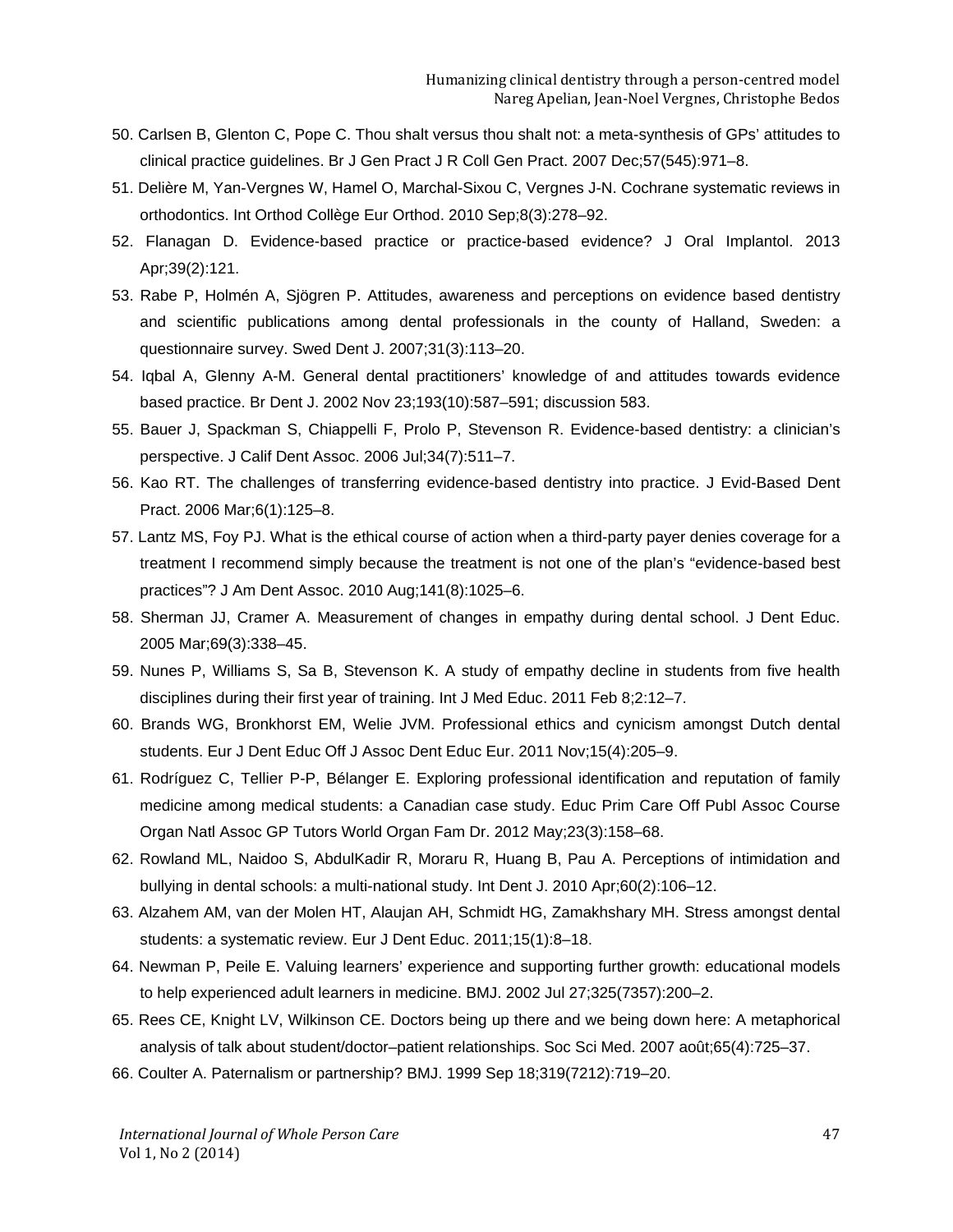- 67. Baergen R, Baergen C. Paternalism, risk and patient choice. J Am Dent Assoc. 1997 Apr;128(4):481– 4.
- 68. Hinton RJ, Dechow PC, Abdellatif H, Jones DL, McCann AL, Schneiderman ED, et al. Creating an Evidence-Based Dentistry Culture at Baylor College of Dentistry: The Winds of Change. J Dent Educ. 2011 Mar;75(3):279–90.
- 69. Chambers DW. Evidence-based dentistry. J Am Coll Dent. 2010;77(4):68–80.
- 70. Goldenberg MJ. On evidence and evidence-based medicine: lessons from the philosophy of science. Soc Sci Med 1982. 2006 Jun;62(11):2621–32.
- 71. Baelum V, Lopez R. Periodontal epidemiology: towards social science or molecular biology? Community Dent Oral Epidemiol. 2004;32(4):239–49.
- 72. Greabu M. Standards--the common element in providing the safety, quality and performance of the medical practice. J Med Life. 2009 Sep;2(3):313–8.
- 73. Azria É. Le soignant et la standardisation des pratiques médicales. Laennec. 2013 Jul 1;Tome 61(3):32–41.
- 74. Goldie MP. Global oral health inequities. Int J Dent Hyg. 2011;9(4):239–41.
- 75. Petersen PE. Sociobehavioural risk factors in dental caries international perspectives. Community Dent Oral Epidemiol. 2005;33(4):274–9.
- 76. Petersen PE. Global policy for improvement of oral health in the 21st century implications to oral health research of World Health Assembly 2007, World Health Organization. Community Dent Oral Epidemiol. 2009;37(1):1–8.
- 77. Desprès C. La Couverture maladie universelle, une légitimité contestée : analyse des attitudes de médecins et dentistes à l'égard de ses bénéficiaires. Prat Organ Soins. 2010 Mar 1;Vol. 41(1):33–43.
- 78. M.Ed NJM, Ba MAH. Oral Health Access Issues for Children with Special Health Care Needs. In: Hollar D, editor. Handbook of Children with Special Health Care Needs [Internet]. Springer New York; 2012 [cited 2013 Aug 18]. P. 169–88. Available from: http://link.springer.com/chapter/10.1007/978-1- 4614-2335-5\_9
- 79. Nash DA. A larger sense of purpose: dentistry and society. J Am Coll Dent. 2006;74(2):27–33.
- 80. Levesque MC, Bedos C. Social Values, Regulatory Tensions and Professional Practices with Underprivileged Populations: The Case of Quebec's Oral Healthcare System. Healthc Policy. 2011 Aug;7(1):e101–e115.
- 81. Sondell K, Söderfeldt B. Dentist-patient communication: a review of relevant models. Acta Odontol Scand. 1997 Apr;55(2):116–26.
- 82. Mead N, Bower P. Patient-centredness: a conceptual framework and review of the empirical literature. Soc Sci Med 1982. 2000 Oct;51(7):1087–110.
- 83. Charon R. Narrative medicine: A model for empathy, reflection, profession, and trust. JAMA. 2001 Oct 17;286(15):1897–902.
- 84. Bardes CL. Defining "Patient-Centered Medicine". N Engl J Med. 2012;366(9):782–3.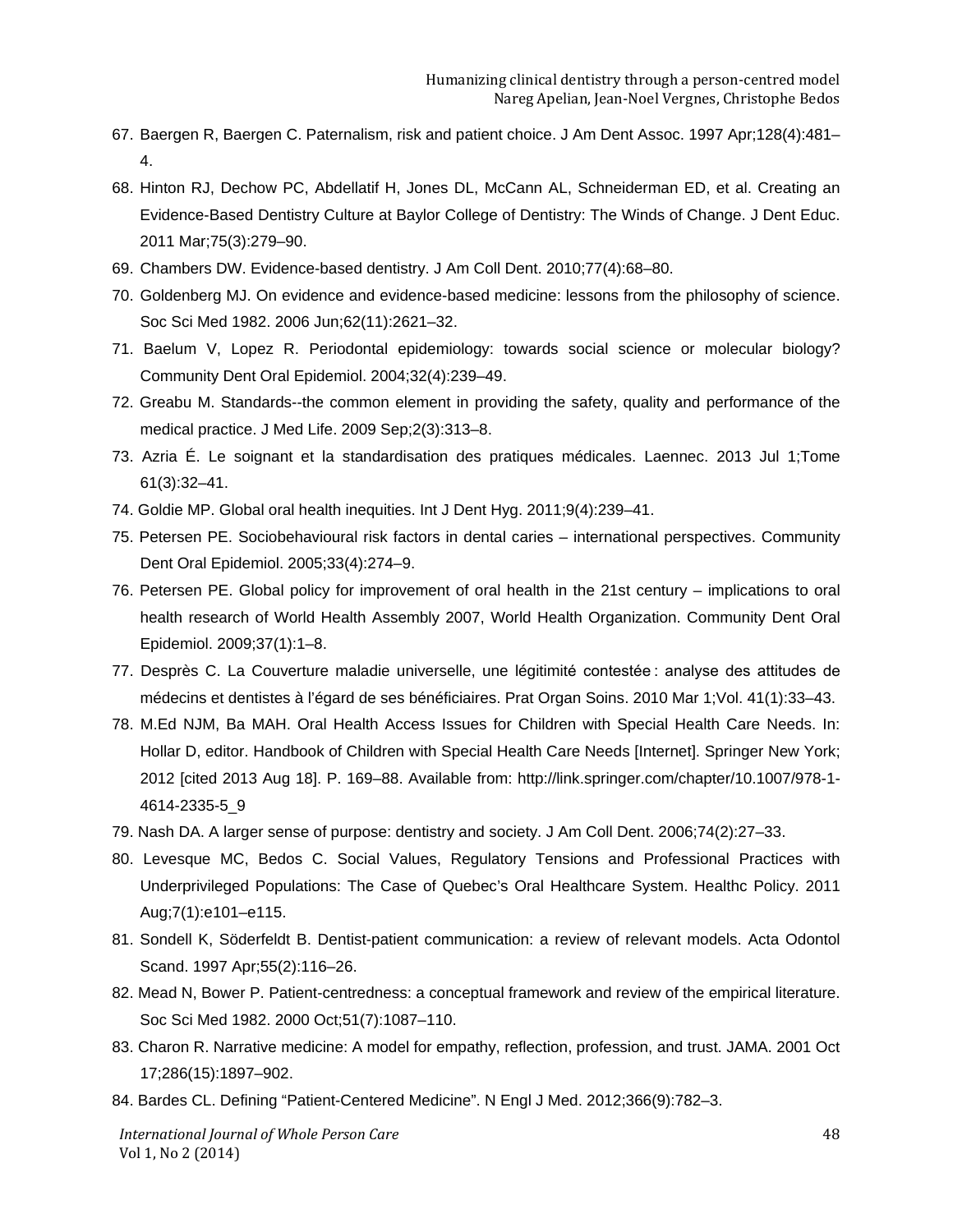- 85. Wear D. The medical humanities: toward a renewed praxis. J Med Humanit. 2009 Dec;30(4):209– 20.
- 86. Smith RC, Hoppe RB. The Patient's Story: Integrating the patient- and physician-centered approaches to interviewing. Ann Intern Med. 1991 Sep 15;115(6):470–7.
- 87. Apelian N, Vergnes J-N, Bedos C. Person-centred dentistry: When Do We Start? Int J Whole Pers Care [Internet]. 2014 Jan 19 [cited 2014 Mar 30];1(1). Available from: http://ijwpc.mcgill.ca/article/view/71.
- 88. Chambers DW. How to make moral choices. J Am Coll Dent. 2011;78(4):56–63.
- 89. Boetzkes E, Waluchow WJ, editors. Readings in health care ethics. Toronto: Broadview Press; 2000. 618 p.
- 90. Pellegrino ED. Being ill and being healed: some reflections on the grounding of medical morality. Bull N Y Acad Med. 1981;57(1):70–9.
- 91. Kleinman A, Eisenberg L, Good B. Culture, illness, and care: clinical lessons from anthropologic and cross-cultural research. Ann Intern Med. 1978 Feb;88(2):251–8.
- 92. Lévesque M, Hovey R, Bedos C. Advancing patient-centered care through transformative educational leadership: a critical review of health care professional preparation for patient-centered care. J Healthc Leadersh. 2013;5:35–46.
- 93. Elwyn G, Frosch D, Rollnick S. Dual equipoise shared decision making: definitions for decision and behaviour support interventions. Implement Sci IS. 2009;4:75.
- 94. Chambers DW. Confusions in the equipoise concept and the alternative of fully informed overlapping rational decisions. Med Health Care Philos. 2011 May 1;14(2):133–42.
- 95. Politi MC, Clark MA, Ombao H, Dizon D, Elwyn G. Communicating uncertainty can lead to less decision satisfaction: a necessary cost of involving patients in shared decision making? Health Expect Int J Public Particip Health Care Health Policy. 2011 Mar;14(1):84–91.
- 96. Bain CA. Treatment planning in general dental practice: case presentation and communicating with the patient. Dent Update. 2004 Mar;31(2):72–6, 78–80, 82.
- 97. Petersen PE, Bourgeois D, Ogawa H, Estupinan-Day S, Ndiaye C. The global burden of oral diseases and risks to oral health. Bull World Health Organ. 2005 Sep;83(9):661–9.
- 98. Jeske AH. The curse of discovery: pioneers of dental and medical anesthesia. Tex Dent J. 2009 Oct;126(10):973–7.
- 99. Arntz A, van Eck M, Heijmans M. Predictions of dental pain: the fear of any expected evil, is worse than the evil itself. Behav Res Ther. 1990;28(1):29–41.
- 100. Nash DA. Envisioning an oral healthcare workforce for the future. Community Dent Oral Epidemiol. 2012 Oct;40 Suppl 2:141–7.
- 101. Scully C, Porter SR. Referrals in oral medicine. Dent Update. 2007 Aug;34(6):340–2, 345–6, 348– 50.